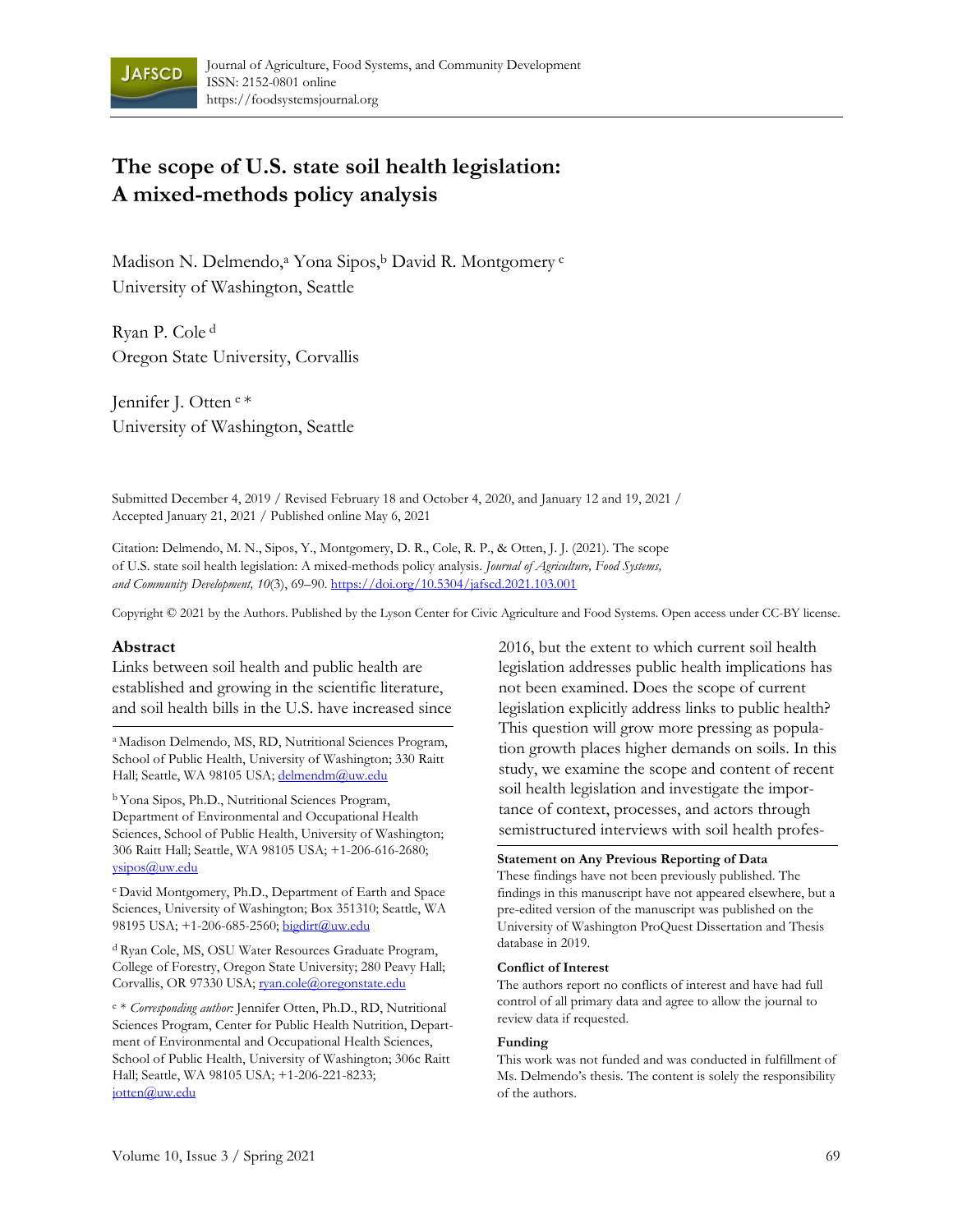sionals involved with identified bills. Twelve bills from 11 states were analyzed and 10 interviews were conducted. Legislation focused primarily on soils' capacity to sequester carbon and improve water quality, while public health had minimal representation. Interviews illuminated themes such as climate change motivating bill proposals and recognition of soils as living ecosystems, yet also demonstrated structural and knowledge limitations to including public health in soil health policies. These findings provide a novel perspective on the scope and passage of soil health legislation and demonstrate the opportunity for broader collaboration with public health.

# **Keywords**

Soil Health, Public Health, Legislation, Policy, Policy Analysis

# **Introduction**

Since 2016, the introduction of agricultural policies targeting soil health in U.S. state legislatures has increased. Prior to 2016 only two U.S. states had proposed legislation regarding soil health. By August 2019, overall state legislatures had seen over 20 proposals related to soil health. Along with the addition of soil health language to the 2018 federal farm bill, this increase suggests a turning point in soil conservation efforts (Soil Health Institute, 2020). Usage of the term "soil health" is also a relatively new phenomenon in the scientific community. In 1996, soil researchers Doran, Sarrantonio, and Liebig defined soil health as the "continued capacity of soil to function as a vital living system, within ecosystem and land-use boundaries, to sustain biological productivity, maintain the quality of air and water environments, and promote plant, animal, and human health" (Doran, Sarrantonio, & Liebig, 1996, p. 11). This definition has since become standard language among researchers (Bennett, Mele, Annett, & Kasel, 2010; Larkin, 2015; Moebius-Clune et al., 2016, p. 12) and was adopted by the U.S. National Resource Conservation Service (NRCS) in 2012 (NRCS, 2018).

 While the language around and the interest in the concept of soil health is relatively new, U.S. soil conservation policies date back to the 1930s dust

bowl (NRCS, 2020b). During this time, conservation policies focused mainly on mitigating topsoil erosion (Dumanski, 2015; NRCS, 2020b). Since the early 20th century, the scientific understanding of the role of microorganisms in sequestering atmospheric carbon has greatly advanced understanding of soil as a complex system, facilitating development of conservation as more than a concern with erosion (Lal, 2004; Schmidt et al., 2011). Intensive farming practices common to the U.S. industrial agricultural system, such as frequent tillage, synthetic pesticide and fertilizer application, and largescale monoculture, have been found to degrade soil ecosystems and health (Matson, Parton, Power, & Swift, 1997). Appreciation of the complex processes of soil led to promotion of new soil management practices as a way to mitigate climate and soil degradation (Doran & Zeiss, 2000; Lal, 2004). Practices to enhance soil health include no-till and low-till systems, crop rotation, addition of compost and organic fertilizers, polycultures, and cover cropping (National Soils Survey Center, 2015). Programs incentivizing these practices began to emerge in national conservation policy. In the late 1990s to early 2000s, the Environmental Quality Incentives Program and Conservation Stewardship Program established financial and technical assistance to help farmers implement and maintain soil conservation practices (Environmental Quality Incentives Program, 2016; NRCS, 2020a). In 2014 the NRCS created a Soil Health Division as a way to strategically manage national efforts to improve soil health (NRCS, 2020b). The 2018 Farm Bill included soil health in national initiatives through expanded funding for incentive programs, specifically promoting crop rotation, cover cropping, and rotational grazing (Agricultural Improvement Act, 2018). The Bill also allocated additional funds for on-farm demonstration trials and grant funding for soil health research (Harrigan & Charney, 2018).

 As soil health policies have evolved, so has the understanding of soil's connection to human health. At the most basic level, soil is the foundation for almost all agriculture and food production, yet the breadth of ecosystem services that soil provides reaches far beyond agriculture itself. Soil serves as a biofilter protecting drinking water supplies from contaminants such as pesticides, heavy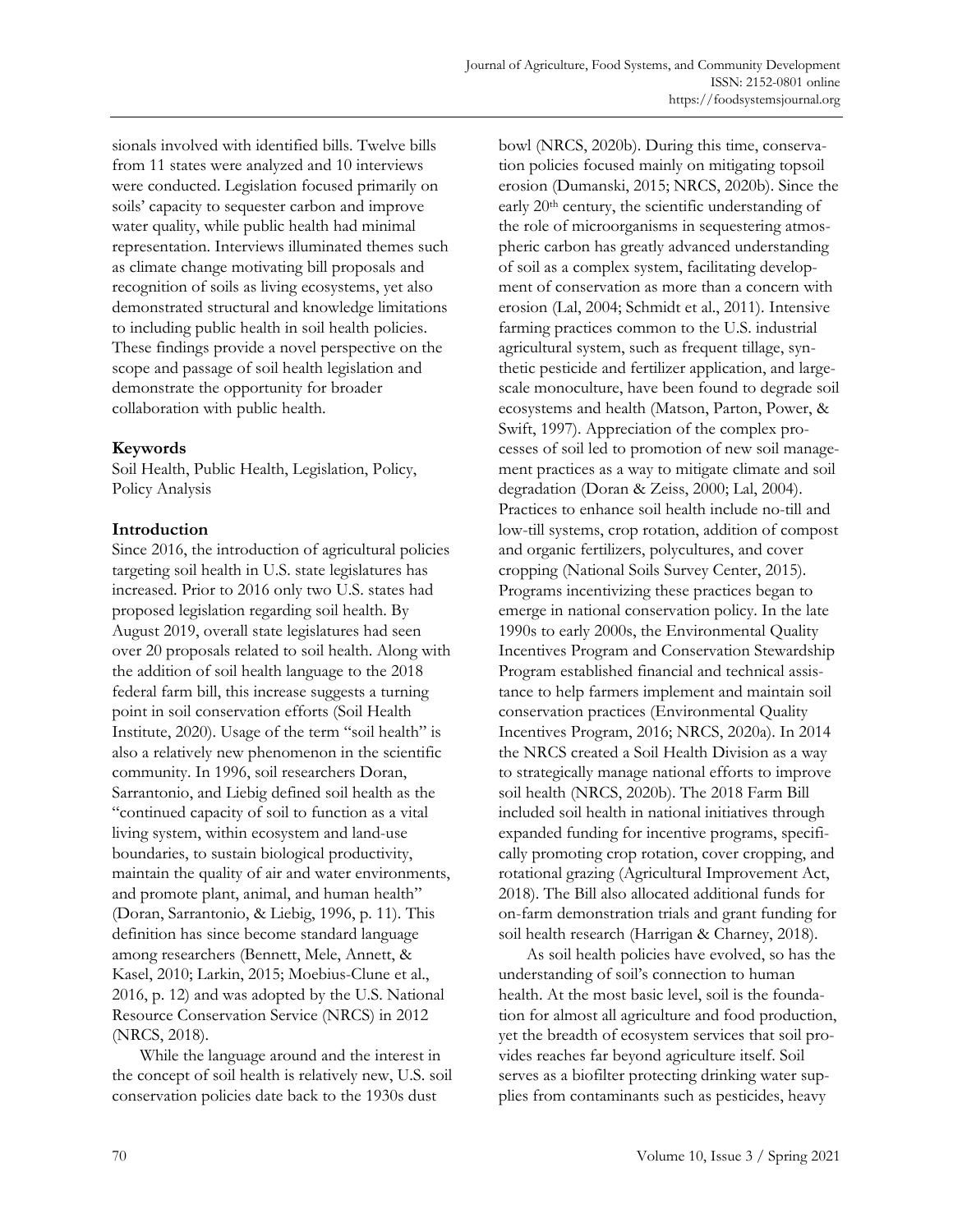metals, pathogens, and nitrates (Keesstra et al., 2012). Airborne dust from agricultural soils can carry pathogens, synthetic chemicals, heavy metals, and animal waste particulates that can cause respiratory irritation and lung tissue damage (Brevik & Burgess, 2014). Healthy soils are less erodible by wind and, therefore, create less particulate matter detrimental to air quality (Brevik & Burgess, 2014). By limiting the spread of pathogens through air and water, soil plays a role in human disease control (Brevik & Burgess, 2014; Wall, Nielsen, & Six, 2015). Healthy soils can also help protect communities from the hazardous effects of floods and droughts, while degraded soils worsen the effects of such natural events (Basche, 2017). Soil degradation that reduce yields has led to greater application of chemical fertilizers, which have been linked to increased risk of certain cancers, birth defects, and thyroid conditions (Tan, Lal, & Wiebe, 2005; Ward, 2009). In terms of crop nutrients, the research linking soil health to nutrient quality of fruits and vegetables is limited. However, evidence suggests soil microbes can increase the ability of crops to take up soil nutrients, thereby increasing the nutrient content of food for human consumption (Antunes et al., 2012). Humans rely on soils to provide many ecosystem services, demonstrating the paradox that anthropogenic activities cause much soil degradation, yet soils are also necessary for preserving public health.

 While the evolution of federal soil conservation policy promotes many aspects of soil health as defined by the scientific community, inclusion of healthy soil's role in promoting human health is limited. The 2018 Farm Bill connects soil to human health only in the consideration that soil testing can prevent food contamination (Agricultural Improvement Act, 2018). The recent increase of soil health legislation at the state level provides an opportunity to widen the scope of such policies, yet the extent to which current state soil health legislation neglects public health represents a potential gap which will only grow more pressing as population growth places increasing demands on soil in the future (Cumming et al., 2014; Tilman, Balzer, Hill, & Befort, 2011). At the same time, pressures from climate change will

continue to contribute to degradation and loss of soil, lessening agricultural capacity to meet growing needs (Amundson et al., 2015; Tilman et al., 2011). Including a public health focus in soil health legislation could enhance public health benefits of soil stewardship and help mitigate future threats to soil ecosystem services.

 The aims of this research are two-fold: to assess the scope of recently introduced U.S. state soil health legislation and to identify opportunities to better connect soil health and public health in state-level soil health legislation. To achieve these aims, we used the Health Policy Triangle (Walt & Gilson, 1994) to assess 12 bills proposed in U.S. state legislation from 2016 to 2019, of which three had passed prior to this study, three passed during project analysis, and six remained in legislative committee as of August, 2019 at the project's culmination.

# **Methodology**

### *Policy Framework*

We assessed the current scope of U.S. state soil health legislation through document review and semistructured interviews. Walt and Gilson's Health Policy Triangle (HPT) was chosen as a theoretical framework to inform and structure study design. The HPT (Figure 1) consists of four policy components which must all be working synergistically for policies to be effective: content, context, process, and actors (Walt & Gilson, 1994). For this project, content is the text of legislation documents and context is the environmental or situational circumstances in which policy processes occur, in-

#### Figure 1. Walt and Gilson's Health Policy Triangle

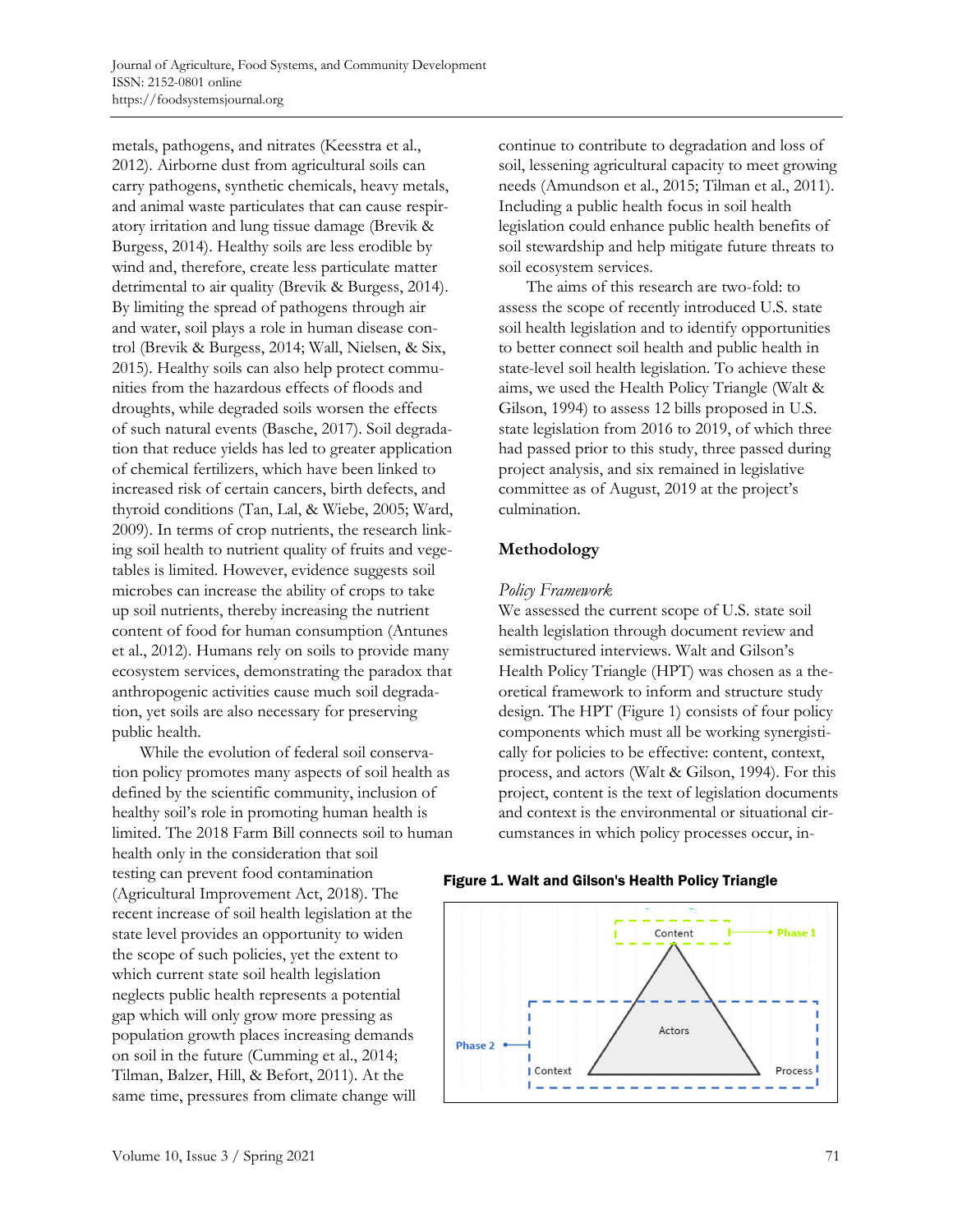cluding but not limited to agency structures, resources, and values. The third HPT component is process, or how the policy works, such as style of decision-making, interventions, and evaluation. Within the HPT are the actors, the stakeholders who identify problems and shape decisions (Walt & Gilson, 1994).

To address all aspects of the HPT, we examined content via a quantitative analysis of current legislation and assessed context, process, and actors through semistructured interviews with individuals involved with soil health legislation.

### *Legislation Collection*

Legislation library databases from all 50 U.S. state government websites were used to identify current state soil health legislation. Legislation libraries were searched for key words—soil health, healthy soil, regenerative agriculture, and carbon farming from 2000-2019. Text copies were subsequently obtained from legislative libraries. The search identified 24 bills, including both introduced and enacted, from 15 states. From this pool, a purposive sampling method was utilized to include bills which met a set of pre-determined criteria (Palinkas et al., 2015). Any bills from the 2019-2020 legislative session that were proposed before February 2019 were included in analysis. Bills were excluded if soil health was merely mentioned but was not an aspect of legislation interventions. Amendments and concurrent resolutions without related soil health interventions were also excluded. Of the original 24 bills, 12 bills from 11 states were analyzed.

# *Legislation Analysis*

A codebook was developed to ensure consistent bill content analysis. To assess both the breadth in which individual bills addressed soil health, as well as to compare between bills, our codebook was constructed using ontological categories from the accepted definition of soil health commonly recognized in scientific literature: biodiversity, bioproductivity, air quality, water quality, animal health, soil organic carbon (SOC), and public health (Bennett et al., 2010; Larkin, 2015; Moebius-Clune et al., 2016). Soil health definitions themselves were also coded to compare and contrast the characterization and extent of definitions within the bills.

Two codes for influencers of soil health determinants (land management practices and climate change) were included based on the emphasis found during literature review. To better understand the potential impacts of legislation, bills were coded for proposed interventions, outcome evaluation methods, and financing. Codes from each bill were recorded in Microsoft Excel.

 Determinant codes (Table 1) from all bills were compiled and the number of total determinant codes counted. Codes from each determinant were divided by the number of total codes to find the proportion of codes for each determinant by bill and across bills. Additionally, the diversity of codes within each bill was compared across bills.

*Interview Recruitment, Collection, and Analysis*  An interview script (see the Appendix) was created to address the remaining three aspects of the HPT: context, process, and actors. All questions were submitted to and approved by the University of Washington Institutional Review Board (IRB). To gain a better understanding of soil health legislation context, process, and actors, we recruited individuals involved with the creation, proposal, or implementation of the bills and laws analyzed in this study. Potential interview participants were identified through a state soil health legislation Google group and the Soil Health Institute policy resources

### Table 1. Summary of Legislation Codebook Categories and Codes

| Category      | Code                                                                                                                             |
|---------------|----------------------------------------------------------------------------------------------------------------------------------|
| Terms         | Soil Health Definition                                                                                                           |
| Determinants  | <b>Biodiversity</b><br>Bioproductivity<br>Air quality<br>Water quality<br>Animal health<br>Carbon sequestration<br>Public health |
| Influencers   | Land management<br>Climate Change                                                                                                |
| Interventions | Policy actions or interventions<br>Evaluation<br>Finances                                                                        |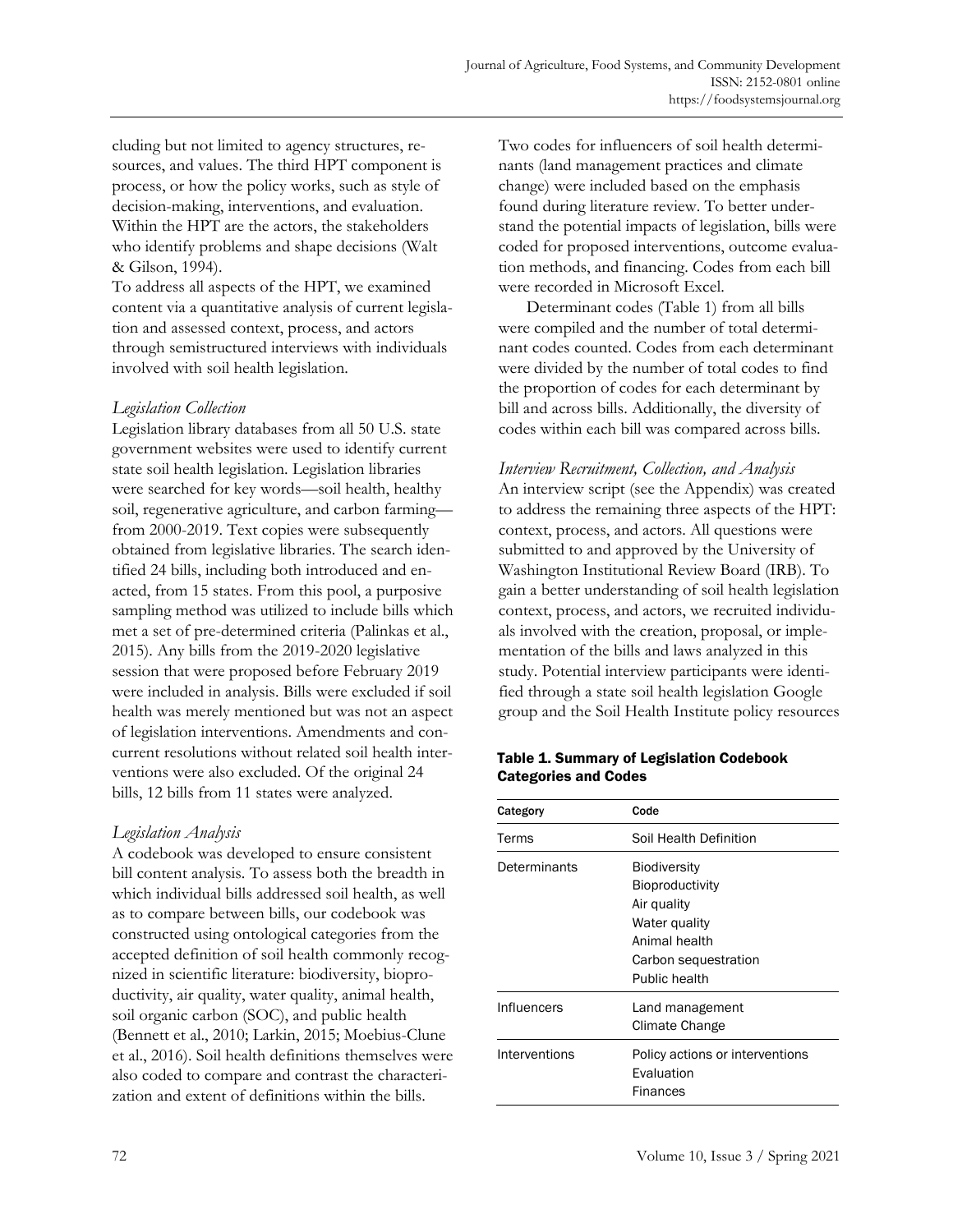| Category | Code                                                                                                                                                                                                                                                            |
|----------|-----------------------------------------------------------------------------------------------------------------------------------------------------------------------------------------------------------------------------------------------------------------|
| Context  | <b>Motivations</b><br>Vision/goals<br>Target audience<br>Self-reported soil health definition<br>Perspective on increased proposal of legislation<br>Factors linking soil health and public health<br>Gaps or barriers to linking soil health and public health |
| Process  | Evaluation<br>Challenges and barriers to bill adoption<br>Challenges and barriers to law implementation<br>Rationale<br>Facilitators/enablers                                                                                                                   |
| Actors   | Key partners in creation<br>Intervention stakeholders<br>Connected programs                                                                                                                                                                                     |

Table 2. Summary of Interview Codebook Categories and Codes

webpage and subsequently sent a recruitment email. Interested participants were scheduled for a one-hour phone interview with the primary author. A consent script was read prior to each interview, and interviews were audio recorded with participant permission. Recordings were transcribed for coding.

 An additional codebook, based on the interview script, was created to analyze the HPT concepts of context, process, and actors. It used a deductive or directed approach to create codes based on the structure of the interview guide. As interviews began to be coded according to this structure, an inductive approach was used to identify themes and sub-themes within these categories and code them accordingly (Fereday & Muir-Cochrane, 2006). As more interviews were coded, themes and sub-themes were assessed for their persistence until no further codes were identified. The final codebook was used to code all interviews. To confirm inter-rater reliability of the coding process, two trained study authors (MD, RC) double-coded 10% of the interviews, updating the codebook until 80% percent agreement was achieved (McHugh, 2012). The final codebook consists of seven context codes, five process codes, and three actor codes (Table 2). As with legislation coding, coded text was recorded in Microsoft Excel. Codes in each category were analyzed for frequently mentioned concepts between multiple interviewees; these concepts were considered category themes. Participant

names have been changed for Interviewees 1–10 to maintain confidentiality, but participant affiliation (e.g., farmer, community volunteer) and general geographic location are shown after quotes in order to provide context to interviewee perspectives.

 Interviews were conducted with individuals involved in soil health legislation from 10 of the 11 states with legislation included in the quantitative analysis. Iowa was not included due to nonresponse. Professional affiliations of interviewees varied (Table 3) and included government agency program coordinators, policy directors at environmental nonprofit organizations,

volunteer citizens, a farmer, an organic business consultant, and an environmental attorney. Some volunteer citizens were associated with a community climate action group while others worked for agricultural or environmental programs but had dedicated their personal time to support the legislation. Interviewees were involved with the legislative process in different ways, such as managing enacted soil health programs, drafting legislation, and testifying for soil health legislation before state congresses. Several themes emerged from these interviews, which are organized in the Results section within the Health Policy Triangle framework categories of context, process, and actors.

#### *Limitations of Methods*

A key strength of this research is its incorporation of both policy analysis and qualitative interviews, including participation of interviewees from diverse

Table 3. Distribution of SHP Affiliations

| <b>SHP Affiliation</b>                  | Number of<br><b>Interviewees</b> |
|-----------------------------------------|----------------------------------|
| Volunteer citizens                      |                                  |
| Environmental non-profit policy advisor | 2                                |
| Government agency employee              | 2                                |
| Farmer                                  | 1                                |
| Organic business consultant             | 1                                |
| Environmental attorney                  |                                  |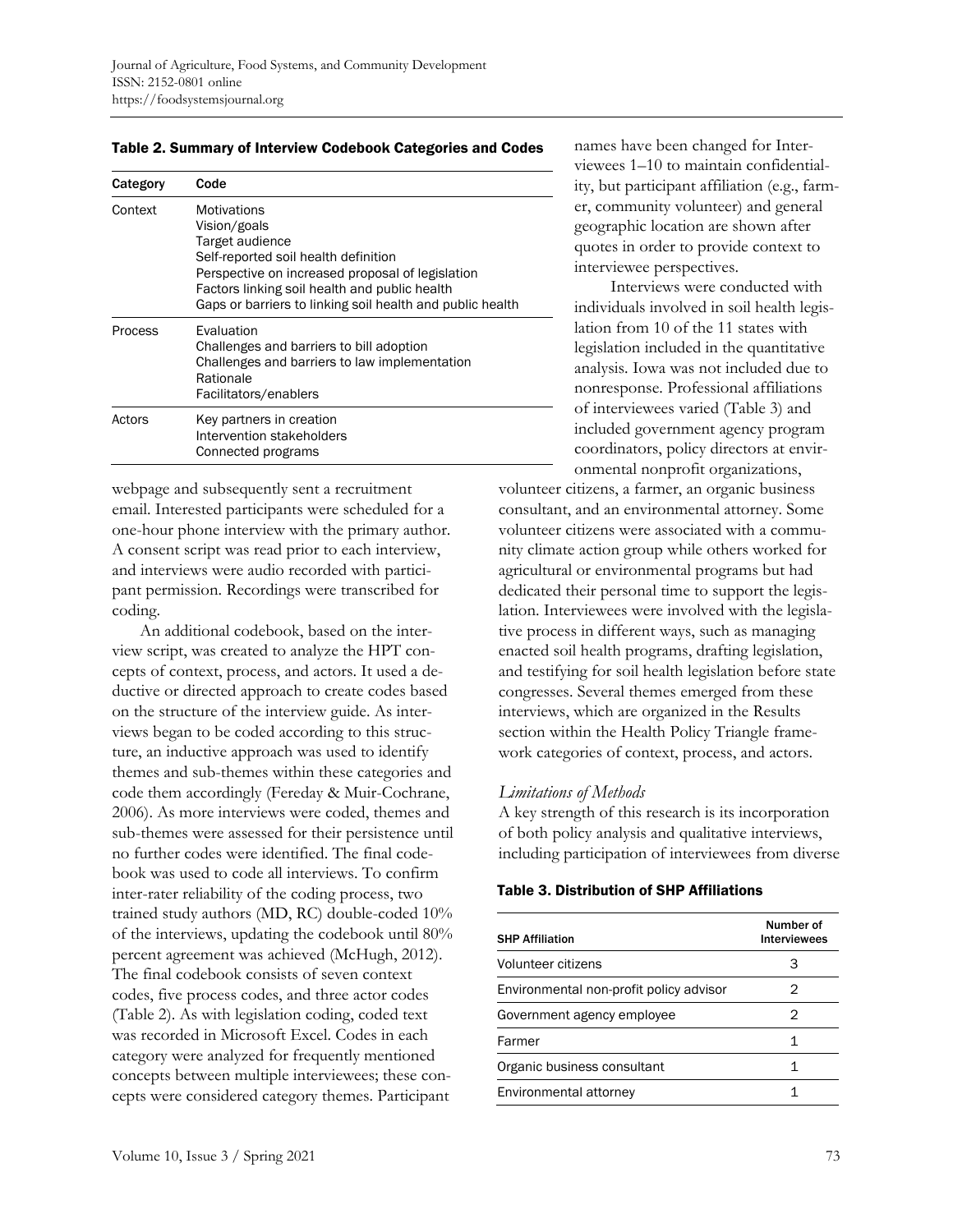backgrounds ranging from governmental agency employees to organic farming. Nevertheless, policy analysis involves several inherent limitations, especially when comparing legislation between U.S. states, because each state has different legislative requirements, such as bill length and structure. To address this, we calculated proportions to normalize the appearance of code data, and thereby offset any effect of varying lengths of bills. To create the proportions, the total number of bill codes was used as a denominator, and bills were also compared by using each bill as its own denominator. In addition, for our interviews only one individual involved in soil health legislation was interviewed from each state, providing singular insight for contextual factors that may not fully reflect the viewpoint of other policy constituents involved. While interviews spanned a variety of individuals, only one farmer responded to interview recruitment. This may be due to the nature of agricultural policy proposal efforts, in which nonprofit and community groups advocate for associated farmer constituents, yet presents the potential for bias. Similarly, we are missing key state government representative perspectives because this research was conducted during the legislative cycle and no representatives responded to interview requests. Finally, perspectives on limitations and facilitators to collaboration

soil health legislation prior to the 2019 legislative session. California was the first to enact soil health legislation, in 2016; Maryland and Hawaii followed in 2017 (see the map in Figure 2).

 Nine soil health bills were proposed during the 2019 legislative session: bills from Washington, New Mexico, Iowa, Illinois, New York, Vermont, Massachusetts, and two from Nebraska. A table of the bills with legislative number and status as of July 10, 2019, is in Table 4.

# *Legislation Analysis: Content*

### *Defining soil health*

While the nine bills all mention soil health, only legislation from California, Massachusetts, Maryland, New Mexico, and Illinois define the term, with little diversity, most using a variation of the California definition:

"Healthy soils" means soils that enhance their continuing capacity to function as a biological system, increase soil organic matter, improve soil structure and water- and nutrient-holding capacity, and result in net long-term greenhouse gas benefits. (Agricultural lands: greenhouse gases: Healthy Soil Program SB-1350, 2016, Sec. 3)

between soil health and public health disciplines are also one-sided, as no public health professionals who were involved in soil health legislation proposal, creation, enactment, or implementation of bills and laws analyzed for this study were able to be identified for interviews.

### **Results**

*Legislation Status*  Three states—California, Hawaii, and Maryland—had passed



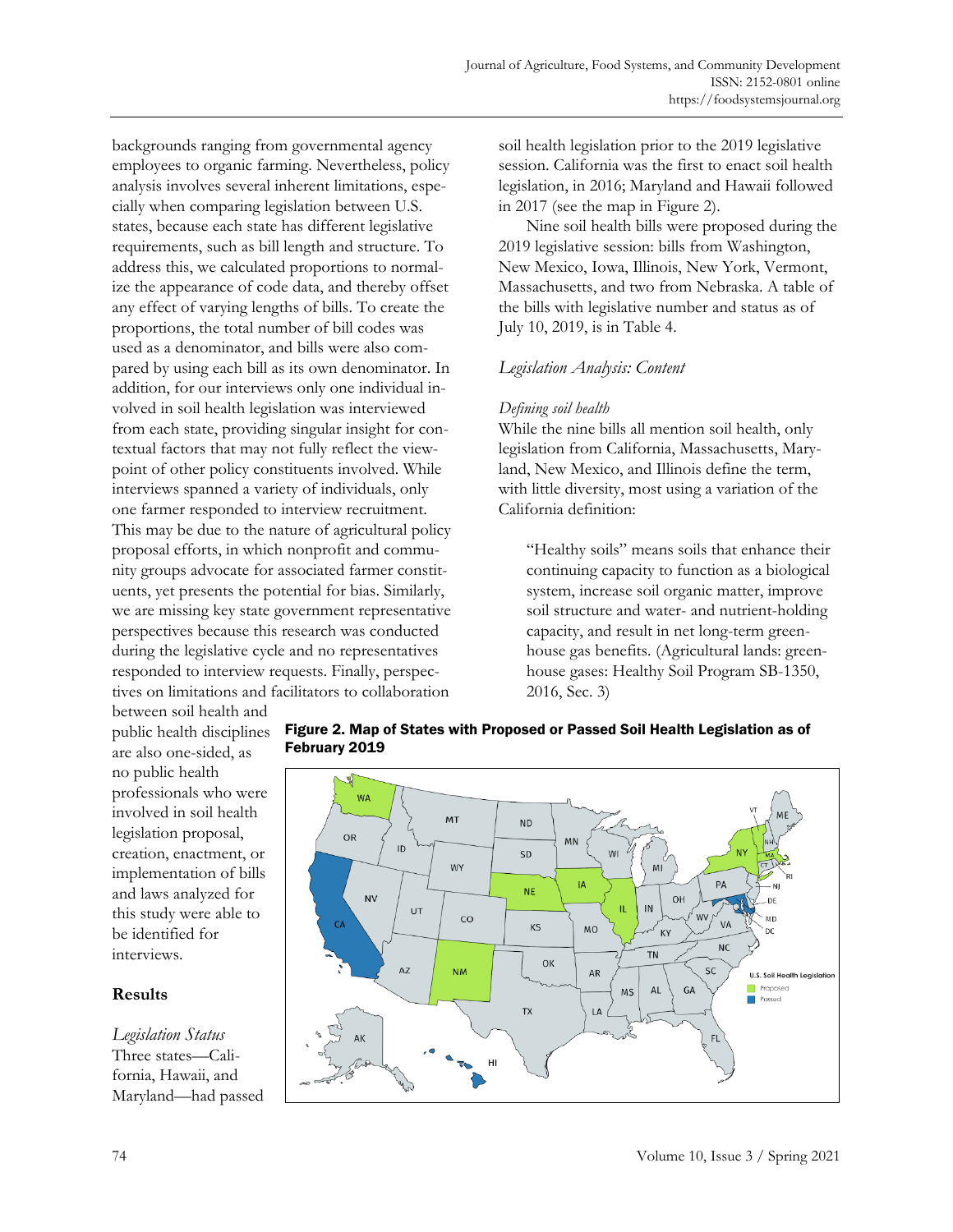| <b>State</b> | Bill             | Status as of February 2019 | Status as of July 2019                   | Year/Session |
|--------------|------------------|----------------------------|------------------------------------------|--------------|
| CA           | SB 1350          | Passed                     | Passed                                   | 2016         |
| MD.          | H.373            | Passed                     | Passed                                   | 2017         |
| HI           | Act 15           | Passed                     | Passed                                   | 2018         |
| MA           | S438             | In committee               | In joint committee                       | 2019         |
| VT           | H.903            | In committee               | Incorporated into H.525 and passed       | 2019         |
| <b>NY</b>    | A2781            | In committee               | In committee                             | 2019         |
| <b>NM</b>    | S.218            | In committee               | Passed                                   | 2019         |
| IL           | S1980/H2737      | In committee               | Passed                                   | 2019         |
| IA           | H <sub>102</sub> | In committee               | In committee                             | 2019         |
| <b>NE</b>    | LB243            | In committee               | Passed                                   | 2019         |
|              | LB729            | In committee               | In committee                             | 2019         |
| <b>WA</b>    | S5947/H2095      | In committee               | Passed senate, tabled in house committee | 2019         |

Table 4. Status of Legislation as of July 2019

 The exception is Illinois, whose bill adds a reference to soil's capacity to "sustain plants, animals, and humans" as a characteristic of soil health (An Act Concerning Local Government, 2020, Sec. 5,  $405/3.23$ ).

 Some states chose to use a different overarching term in place of soil health. For instance, the definition of regenerative agriculture in Vermont's bill closely resembles soil health definitions found in other state legislation:

Regenerative agriculture describes farming and grazing practices that, among other benefits, reverse climate change by rebuilding organic matter in soil and restoring degraded soil biodiversity, resulting in carbon drawdown, improved retention of water in soil, and improved water quality. (An Act Relating to Regenerative Farming, 2018, p. 2)

 New York and Washington used the term carbon farming, which represents a more targeted approach focusing primarily on carbon sequestration. New York defines carbon farming as the "implementation of a land management strategy for the purpose of reducing, sequestering, and mitigating greenhouse gas emissions on land used in support of a farm operation" (Carbon Farming Act, 2017, Sec.1, Subdiv. 5). Although all bills discuss soil health, the difference in terms demonstrates variation in the broader legislative vision, goals, and contexts.

#### *Determinants*

Overall, 142 determinant codes were identified among the 12 bills. Carbon sequestration was cited the most often, accounting for 45 of the 142 codes (31%). Water quality followed with 36 mentions (25%) but was mentioned more widely (11/12 bills) than carbon sequestration (10/12 bills). Biodiversity and bioproductivity represented a similar percent of determinant codes (12% and 13% respectively) and were also mentioned in a similar number of bills (9/12 and 8/12). More than half of the bills referenced public health (7/12), but public health was mentioned only a total of 11 times, contributing to 8% of determinant codes. Animal health appeared slightly less than public health, accounting for 10 of the 142 determinant codes  $(7%)$  and mentioned in  $5/12$  bills. Air quality accounted for both the lowest proportion of total determinant codes, with 5/142 codes (4%), and the least common determinant with mention in only two bills (Figure 3).

 Figure 4 illustrates the relative composition of each bill by determinant code. No bill addressed all even soil health determinants as outlined in the legislation analysis methods. The average number of determinants mentioned was 4.3. The California, Illinois, and Nebraska bills included the highest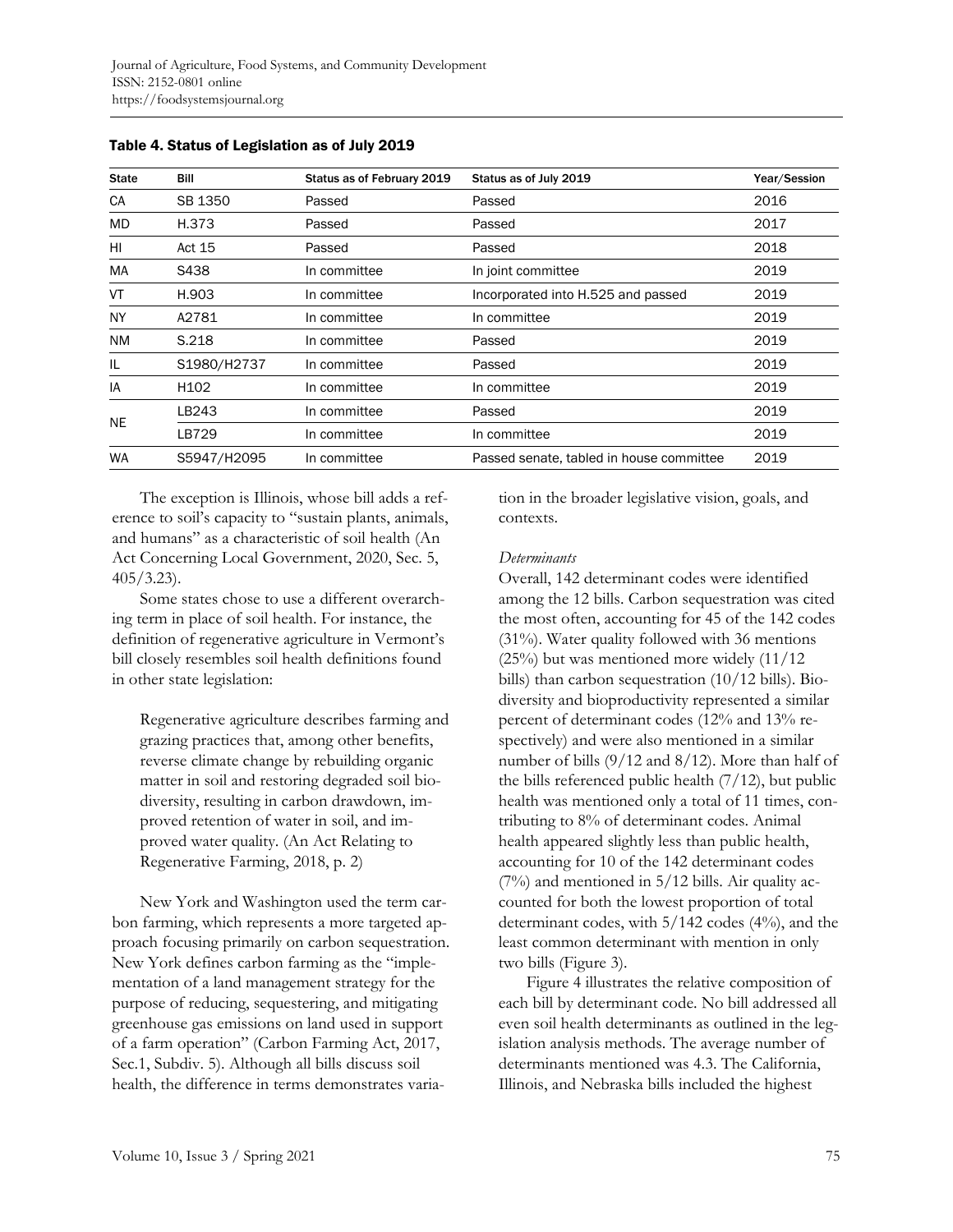diversity of soil health determinants with six of the seven determinants cited, followed by New Mexico (5/7). Washington's bill included the least variety of soil health determinants, citing only carbon sequestration (1/7).

### *Influencers and interventions*

Land management practices were the primary influencer and focus of legislative interventions, mentioned in 11 of 12 bills. Only seven of the 11 bills cited specific land management practices, cataloged in Table 5. The most commonly cited land management practices included cover cropping and no-till or conservation tillage. Main legislative interventions (Table 6) include financial and technical assistance programs offering incentive-based grants, equipment loans, and education. Five of the 12 bills included methods of intervention evaluation. Only four bills (Hawaii, New Mexico, Massachusetts, and Vermont) discuss funding sources.

# *Legislative Context*

As Walt and Gilson (1994)

discussed, context is the background information about the environment and situational factors that influence policy development. Many contextual themes emerged during our analysis: (1) the desire to normalize and mainstream soil health, (2) climate change motivating bill proposals, (3) improved bill support due to heightened visibility of research and more frequent extreme weather events, (4) understanding of soil as a living ecosystem, and (5) connections between soil health and public health. Each of these is further discussed below, with illustrative quotes from interviewees.





# Figure 4. Percent of Soil Health Determinant Codes Mentioned by State

Each color represents a different soil health determinant. The more colors per bar demonstrates a higher diversity of determinants in a bill.



# *Normalizing and mainstreaming soil health*

A general mission for legislative bills, as described by interviewees, was to increase the visibility of the concept of soil health to make soil health practices more normalized and mainstreamed. Interviewees noted that while many important land management practices have been around for hundreds of years, they have yet to be thoroughly articulated in policy. While gathering research for writing legislation, an interviewee observed very little adoption of soil health practices, such as no-till or cover cropping, by farm and land managers. Many entities were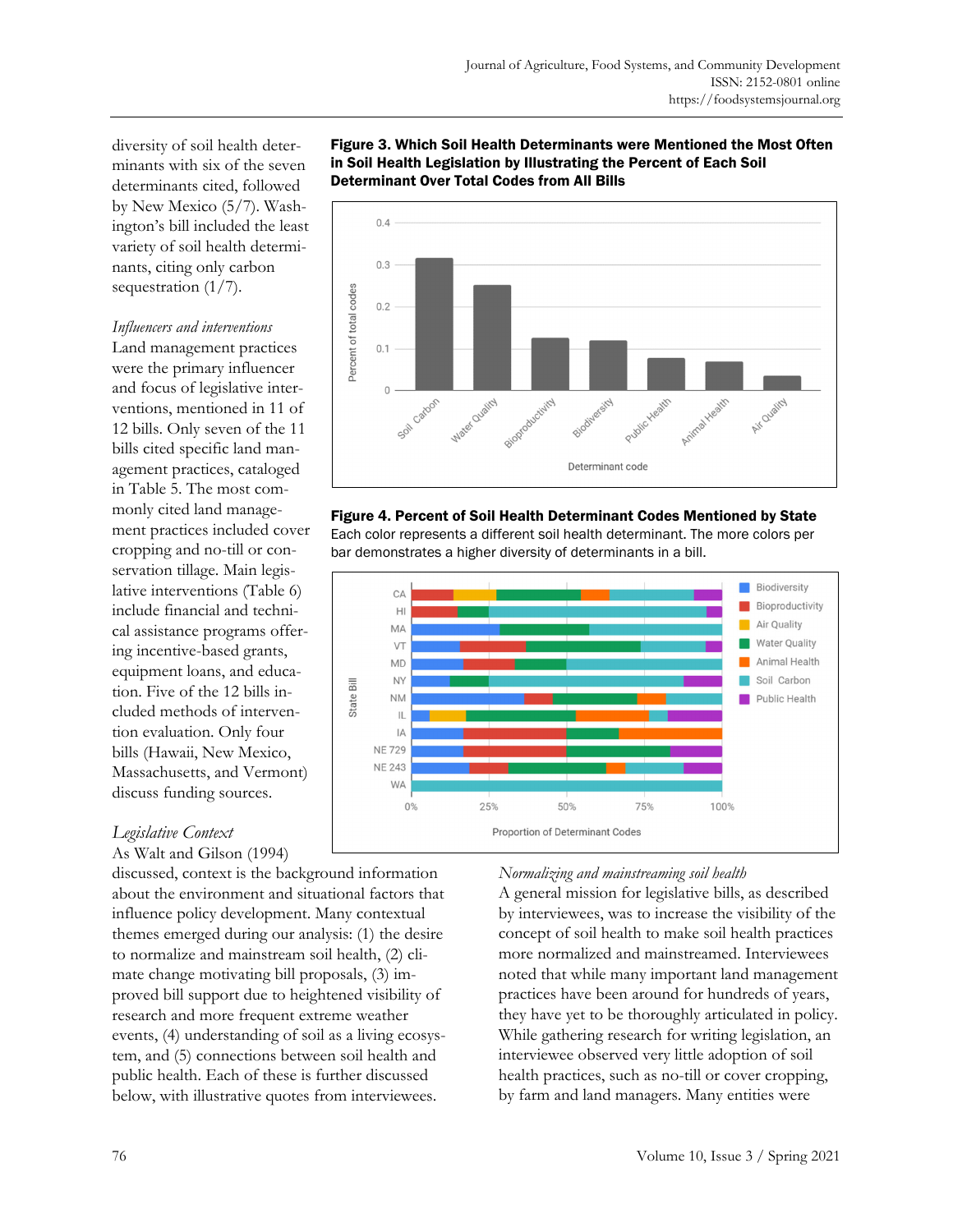#### Table 5. Land Management Practices Cited Within Bills, by Number of Bills That Refer to a Specific Practice

| <b>Land Management Practice</b>                                              | Number of bills that<br>refer to practice |
|------------------------------------------------------------------------------|-------------------------------------------|
| Cover cropping                                                               | 7                                         |
| No-till/low-till                                                             | 4                                         |
| Rotational/planned grazing                                                   | 4                                         |
| Agroforestry                                                                 | 2                                         |
| Compost/manure application                                                   | 2                                         |
| Integrated crop-livestock systems                                            | 2                                         |
| Planting perennials                                                          | 2                                         |
| Reduce chemical application (fertiliz-<br>ers, insecticides, and herbicides) | 2                                         |
| Biochar application                                                          | 1                                         |
| <b>Planting hedgerows</b>                                                    | 1                                         |
| Planting native vegetation                                                   | 1                                         |
| Mulching                                                                     | 1                                         |
| Multicropping                                                                | 1                                         |
| Soil microbial inoculation                                                   | 1                                         |

#### Table 6. Distribution of Legislative Interventions by State

| Legislative Intervention                                           | <b>States</b>          |
|--------------------------------------------------------------------|------------------------|
| Task force creation                                                | NE 243, HI             |
| Technical and financial<br>assistance program                      | CA, MD, NM, WA, VT, MA |
| Financial assistance only                                          | NE 729                 |
| Tax credit                                                         | ΝY                     |
| Expanding scope of Soil and<br><b>Water Conservation Districts</b> | Ш.                     |

promoting soil health as a concept, but the efforts had yet to be translated into increased action.

We needed to figure out a way to promote wider use of these practices among farmers and land managers. We thought we needed to put a big spotlight on these practices through the creation of a healthy soils initiative and the formation of a task force. (Midwest volunteer citizen)

 In a related comment, one interviewee underscored the need to emphasize more the history of soil degradation in the U.S., and believed that creating legislation was one way to increase the visibility of the issue:

We aren't working in a vacuum; we are working with other very forward moving leaders who are already doing a lot around the country. What we want to achieve is to spread this good work and make it mainstream. So it becomes the norm and not the exception. (Southwest volunteer citizen)

 Another interviewee noted that many soil health efforts were directed solely on preserving topsoil, and saw a need for broadening perception to include preserving an environment sustainable for crops and animal production over time: "We want to get some of these practices to be more commonplace and not make it something wacky that one of your neighbors is doing that you don't understand." This interviewee also noted that to accomplish this goal means educating not only farmers, but lawmakers as well.

 Three other interviewees echoed these sentiments, adding that normalizing ideas among legislators is the first step to bringing about change. According to them, lawmakers often are unaware of healthy soil concepts prior to bill proposals:

When you take just 15 minutes to explain how soils can store carbon from the atmosphere and how that helps with life within the soil, [and] therefore plants and animals, people get it. People understand. It's just trying to make people see how wide the reach of soil health is. That it's not just one metric like soil carbon but also biodiversity, water, animal and human health. It's a very large system to explain. (Northeast farmer)

### *Climate change mitigation*

The capacity for soils to sequester atmospheric carbon as a potential mitigator of climate change was cited as a motivating factor by eight of the 10 interviewees. They believe that climate change policy has historically focused on transportation and energy systems, but that only recently has agriculture been recognized as a player in climate change solu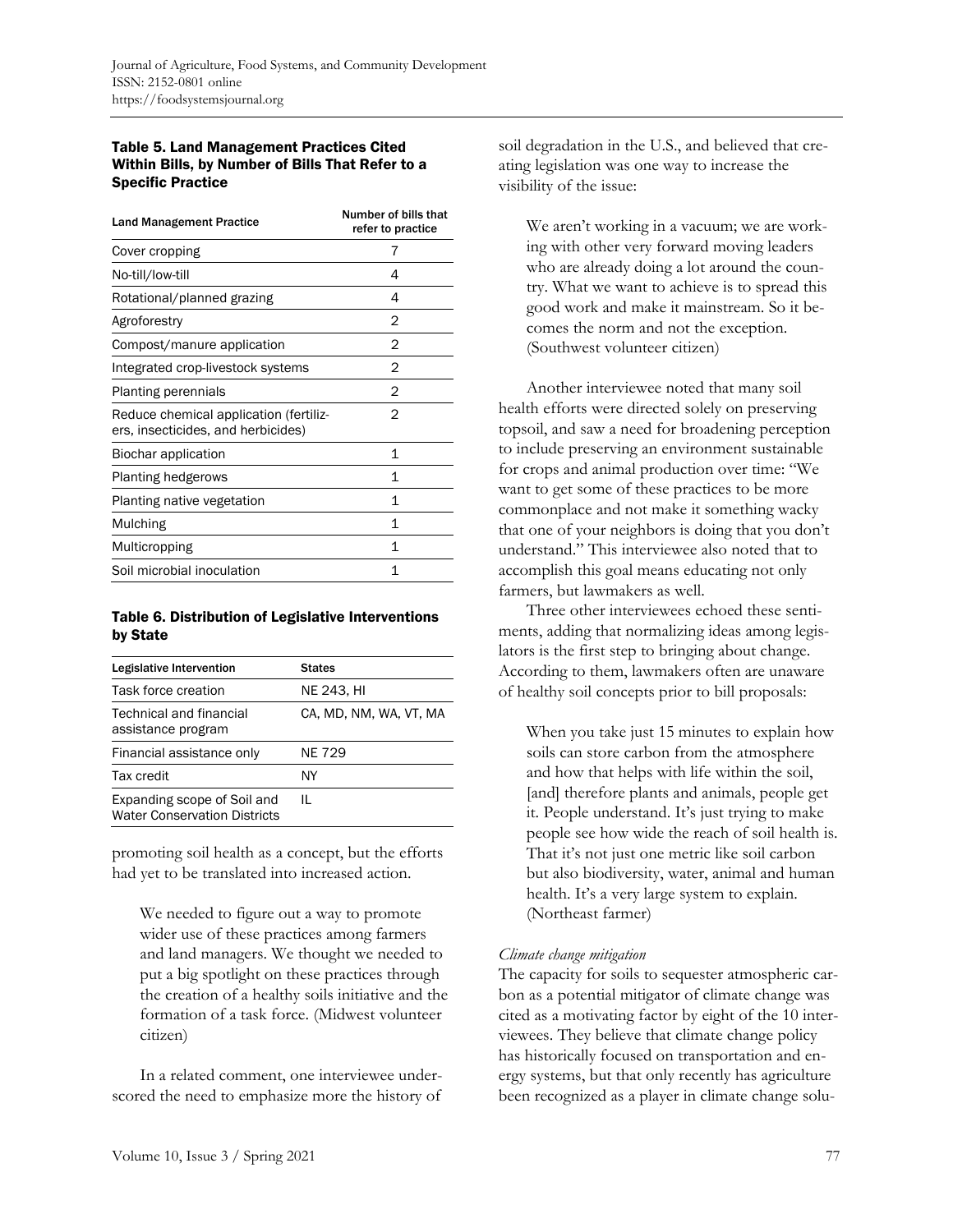tion. One interviewee perceived an "upward trend in recognizing how soils are an untapped climate change mitigator. I think as climate change has become more dire, people are looking for any and all options." Another interviewee stated that the impacts of climate change are compelling legislators to start to "think about how to make farms more resilient to the changing climate down the road."

 In some states, like California and Washington, passage of climate action plans has motivated healthy soil legislation as a strategy to meet emission goals. States with more conservative constituents used the healthy soil issue to address climate change indirectly.

We realized the chance of getting the climate action plan passed was limited, so we started to look at alternatives. We found that healthy soil has a lot of benefits to the agricultural community, but also had benefits beyond in terms of its ability to sequester carbon and reduce greenhouse gas alternatives. So, we decided to make a healthy soils bill as a plan B to the carbon action plan. (Midwest volunteer citizen)

 For other interviewees, lack of climate change action at the federal level served as a powerful motivator. One interviewee believed the increase in proposals for soil health legislation over the last few years is a consequence of people being "tired of waiting for things to be done by the national government, so they are starting to find ways to protect nature themselves through state action." Another noted that frustration with the absence of federal efforts has likely "encouraged some states to get their act in gear."

While climate change was a major and primary motivator, one interviewee pointed out that the other benefits of improving soil health trump those of carbon sequestration:

My argument is that if someone waved a magic wand and there were no more problems with carbon, we were essentially at pre-industrial levels of greenhouse gases, we would still have only 60 years of topsoil left. We would still have all these flooding problems because of soil compaction. We would still have water

quality issues because of chemical amendments. If we address all these other issues, carbon [sequestration] is a significant bonus. (Northeast volunteer citizen)

*The perfect storm: Research and weather influencing policy*  When discussing the recent increase in soil health legislation, interviewees suggested two chief explanations for increase in farmer support for soil health policies: recent research and more frequent extreme weather events. In 2012, the Natural Resource Conservation Service of the U.S. Department of Agriculture started a soil health campaign, "Unlocking the Secrets of Soil Health" (NRCS, 2018). Mentioned by several interviewees, the initiative has helped spread awareness of soil health through educational programming. Interviewees also reported increased discussion of soil health in local news publications, university extension programs, and community nonprofits.

There has been enough research, successful case studies, and examples of farmers adopting things like no-till and cover crops that people are starting to recognize the benefits to their bottom line. Also, in terms of yield, soil retention, and water retention. (West Coast nonprofit policy advisor)

Soil health has almost become a buzz word in agricultural conservation with the explosion of scientific knowledge in the last few years. Historically, soil health was very much considered by farmers. I think a rediscovery is occurring due to the increased support from the scientific community. (Northeast government agency employee)

 In addition, an interviewee reported that many farmers and ranchers are starting to feel substantial pressure from extreme weather such as droughts and flooding, which have become more frequent in the last few decades (Mallakpour & Villarini, 2015; Peters, Iverson, & Matthews, 2014). One interviewee, whose state has recently experienced multiple severe floods, observed that farmers who do not believe in climate change are starting to notice that "things are changing" and the risks those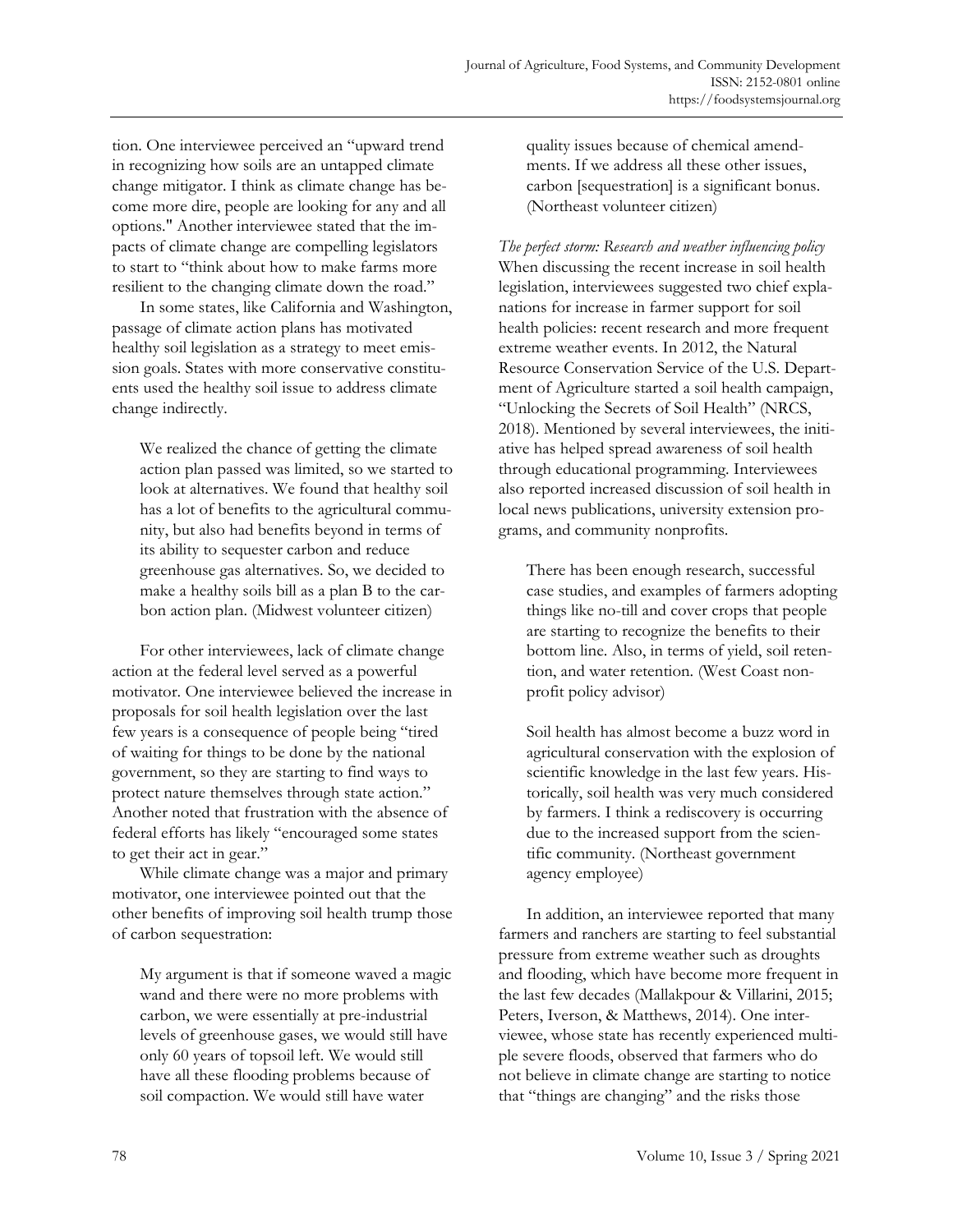changes pose to agricultural production. Another interviewee believed the perceived increase in extreme weather events improved issue visibility to create the "perfect storm" for legislation proposal: "The latest changes to storm water and drought have elevated the awareness about the need to address soil issues. In a way, the ground was ready for legislation to take hold."

### *Soil as a living ecosystem*

When asked to define soil health, interviewees provided a resoundingly unified answer: soils are living ecosystems. While interviewees cited more specific soil health characteristics, such as those defined in Doran, Sarrantonio, and Liebig's definition of soil health (e.g., biodiversity, water system health, and plant and animal health), many stated soil can be thought of simply as an ecosystem. One interviewee said, "soil is a living organism with worms, fungi, insects, and organic matter. We are just trying to increase the naturally occurring nutrients and minerals to make a perfect medium for growing plants and crops." Another interviewee agreed, stating healthy soil is soil that is "full of life." Some interviewees described the soil ecosystem as analogous to the human body, relating the different soil functions to organ systems.

When we think of health we think of systems function and lots of different services. So I think there is a natural metaphor with the body. Soil health means soils that are biologically functioning and providing the ecological services that they would provide in their natural state. (West Coast nonprofit policy advisor)

Soil is its whole own ecosystem. I like to think of soil as earth's digestive system. Just like your body takes food and breaks it down into something your body can use for energy, the earth is taking inputs and breaking them down into products plants can use, and then animals can use. (Northeast farmer)

 One interviewee compared soil to the human gut, drawing specific parallels between soil and gut microbiota. Similarities have been described between the systematic functions of both microbiotas, in terms of immunological function and metabolic capacity (Ramírez-Puebla et al., 2013). The interviewee believed that not acknowledging these connections is based on limitations in people's imagination and perception of soil: "we cannot see what we kill in the soil every day, so it escapes our compassion."

### *Connecting soil health and public health*

Interviewees not only reported analogies between soil and the human body, but also discussed ways that soil health directly impacts public health. Seven of the 12 bills analyzed mentioned soil health's connections to human health through improving water quality, increasing crop yields, and improving community health. Interviewees discussed similar factors but emphasized two: soil nutrient level and chemical pollutants.

 Five of the nine interviewees reported soil nutrient level as a main connection between soil and public health due to soil's capacity to transfer nutrients, specifically micronutrients, to crops.

I think one of the things that comes to mind immediately is nutrient density of foods. Those are very closely related. A healthy soil is integral in increasing nutrient density and nutrient density is critical for healthy food. Which leads to a healthy population. (West Coast organic business consultant)

 Specifically, interviewees reported conventional agriculture as a culprit in soil nutrient degradation, responsible for reduced food nutrient density. One interviewee stated that concentrations of certain micronutrients in produce had drastically decreased or gone "completely missing" over the last 50 years. Another interviewee agreed:

The old saying that an apple a day keeps the doctor away is no longer true; now it takes something like 15 apples to equal the nutritional equivalent of an apple from the 1930s when that saying gained popularity. We've changed nature to the point where it looks the same, but it is fundamentally different. (Northeast farmer)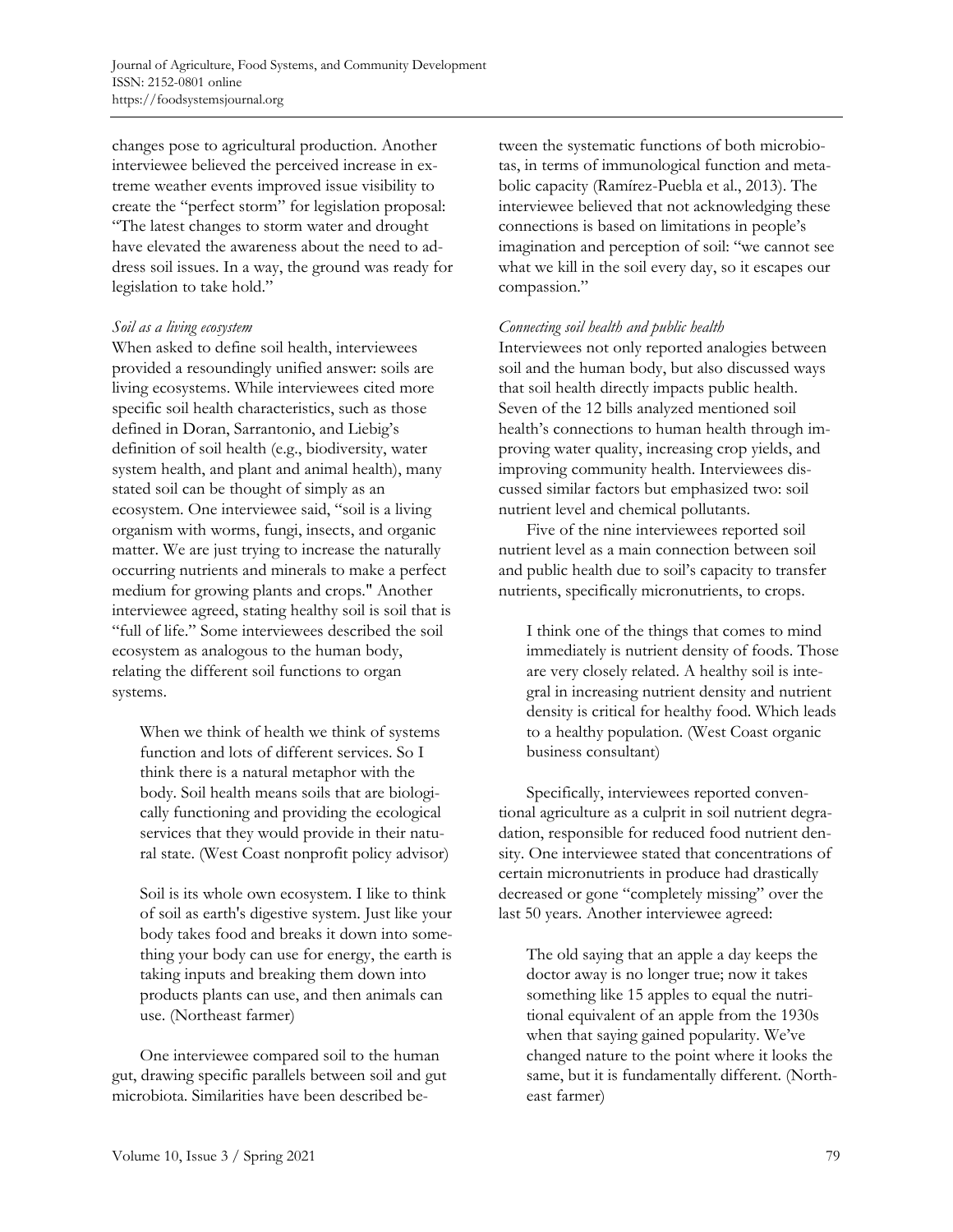One interviewee claimed that an inverse association exists: the types of crops that fuel an unhealthy diet are related to agricultural practices that erode soil health. Significant amounts of herbicides and chemical fertilizers are often used for commodity crops such as corn and soybeans to maximize yields from even degraded soils. These crops are often used in more highly processed food products.

We know those foods in the Western diet are not particularly healthy, which leads to multiple issues. And we know that the desire to produce as much of those crops as cheaply as possible is what is leading to a significant negative impact on soil health. So, it flows both ways. (West Coast organic business consultant)

 Two interviewees expanded this connection, stating that healthy soils are crucial in maintaining future crop yields as climate change continues to put stress on the food system:

Especially in the next couple of decades soil health is going to become increasingly crucial to overall food system resiliency. Events that capture this are droughts and flooding. NRCS says that a 1% increase in soil organic matter results in soil having the capacity to hold 2500 more gallons of water per acre. That's a drought and flood resilience solution, but also erosion control. So that will be really important for food security in the future. (West Coast nonprofit policy advisor)

 In addition to improving crop nutrient density, interviewees also associated healthy soil with reduced pollutants which have negative effects on public health.

If you can reduce the amount of chemicals and fertilizers you put on the soil, you are going to reduce the exposure that farmers have to things that have been scientifically proven to have carcinogens in them and produce cancer. (Midwest volunteer citizen)

 One interviewee stated similar sentiments: "healthy soil practices pretty much exclude using harmful pesticides or chemical fertilizers, so you do create a healthier product." In addition to reduced chemicals, two interviewees discussed nitrate pollution of drinking water due to water running off agricultural lands into streams and rivers, and nitrates seeping into groundwater. One described how these benefits are paired with a reduction in "leaking of nitrogen in any direction. So, it would reduce volatilization of nitrogen into the air and leakage of nitrogen into waterways."

# *Legislative Process*

The HPT framework describes process as how policies are developed implemented to bring about change (Walt & Gilson, 1994). A crucial process theme that was identified in interviews was that discussing climate change posed either limitations or benefits to gaining support for bills during the bill proposal process. Interviewees brought up a variety of other process limitations, but they did not fall under one unifying theme. Reported limitations to evaluating policies was also identified as a process theme.

### *The climate change divide*

For some states, addressing carbon sequestration and climate change in the text of the legislation reportedly facilitated bill support or passage. For other states, interviewees shared that discussing carbon and climate change in legislation presented a significant barrier to legislation proposal and passage: "if you mention climate change to the legislature, then 50% of them are already against what you are going to talk about." Another interviewee reported a similar response in their state:

Any program that mentions carbon is sort of toxic to begin with regardless of where the money flows. It seems to be a domino theory where [people believe] if you have a program that relies on cap and trade funds to incentivize agricultural practices that will add more momentum to the cap and trade carbon initiatives that could hurt farmers down the road by increasing the costs of diesel or what have you. (West Coast organic business consultant)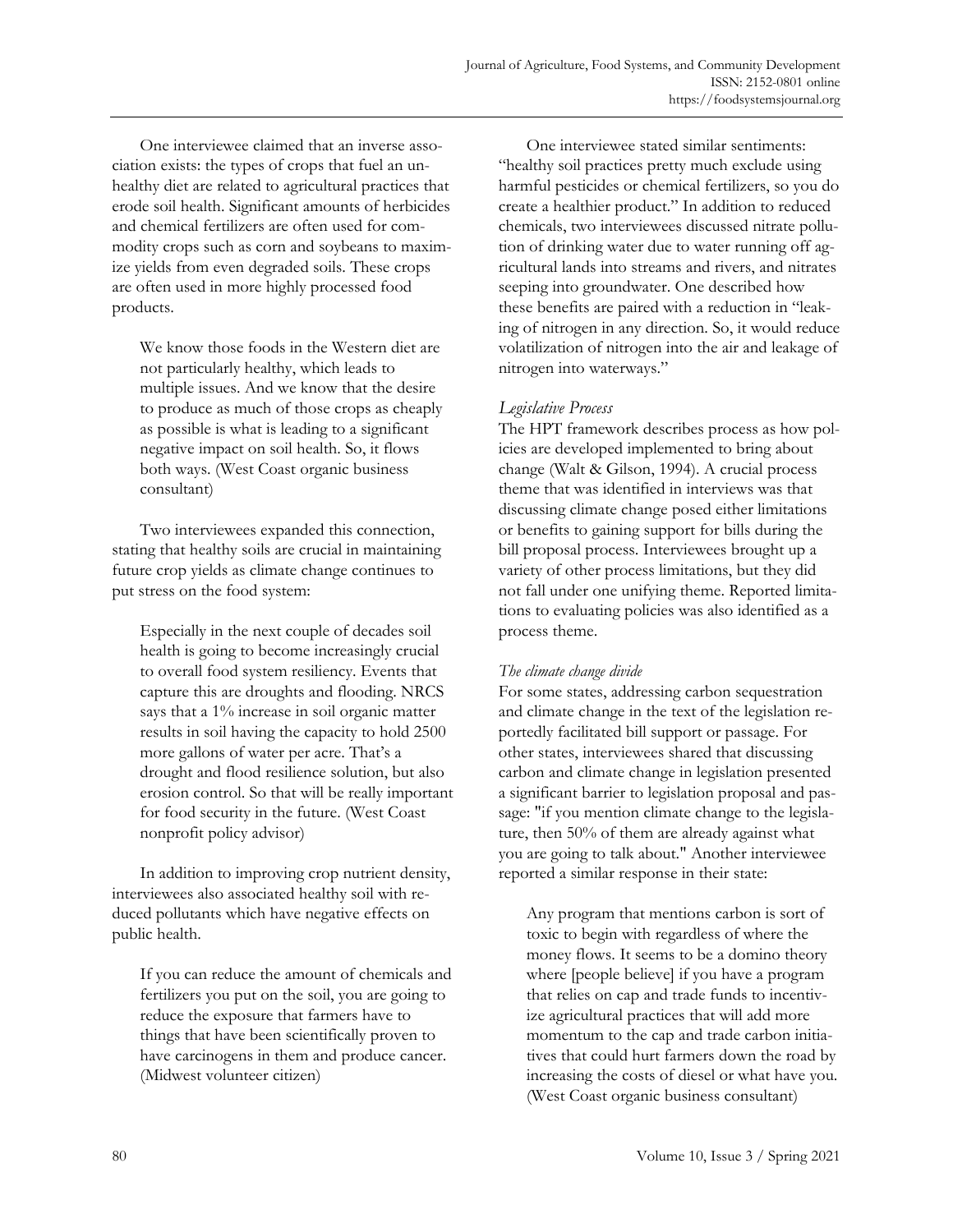The pushback comes not just from legislators, but from agricultural organizations as well, such as state Farm Bureaus.

[The Farm Bureau] did not want us to talk about carbon at all. So we ended up taking it out so that they would have our back going forward. There is a weird stigma with some of those words like carbon. Ultimately our organization believes climate change is a very real thing and that the conventional farming practices have contributed a lot in the way of our carbon loss and dead zones in the gulf. We believe this is all man's doing in the end. But organizations like the Farm Bureau aren't on board with admitting that yet. (Midwest nonprofit policy advisor)

The folks that seem to be the most opposed to the bill are the Farm Bureau and Dairy Federation. I still don't understand why they would be opposed to [the bill] since it is tax dollars going to farmers to upgrade pumps and put in equipment and such. So, I don't understand the rationale to their opposition, but it's politics so it doesn't always make sense. (West Coast organic business consultant)

 Two interviewees believe that words such as climate and carbon have an innate political stigma because many farmers in rural America are very conservative and do not believe in climate change. Therefore, these words present a barrier for passing legislation.

The realities of being pragmatic in a legislative setting is that you need to not say things to keep bipartisan support. Everyone can agree that using a cover crop can reduce soil erosion and adds carbon to the soil. If we know that using a cover crop can increase soil health and therefore increase human health down the road, why even mention it in the first place if you risk losing support of the people you need to get the bill through legislature? (West Coast organic business consultant)

This experience differs from that of three in-

terviewees who received bipartisan support for soil health legislation that included discussions of carbon sequestration and climate change. One reported their state Farm Bureau, Farmers Union, and American Farmland Trust co-sponsored the state's healthy soils bill: "This is one of those issues that is very bipartisan. The co-sponsors of the bill are essentially the same proportion of Republican and Democrat as the general legislature." Furthermore, another interviewee believed that soil health bills themselves could help bridge the climate change political divide:

One motivation of this bill was a broader political interest in trying to enlist rural communities, particularly farmers, into a climate change debate. This will perhaps reduce the urban/ rural divide that has become so pernicious in American politics. (Northeast environmental attorney)

### *Farmer antipathy to government regulations*

Some interviewees reported other process limitations, including farmers' distrust of laws and desire to remain unregulated: "There are two big issues beyond climate change. One of them is that farmers don't want to be told how to farm and the other is farmer's fear of regulations." Another interviewee discussed similar limitations:

You also have a lot of people who are distrustful of laws, even if they agree with the tenants of the legislation. You have farmers who don't want to be told what to do or how to do it, even if they already agree or are already implementing that practice. (Northeast farmer)

 One interviewee reported response to talking to agricultural groups about the soil health bill; many pushed back due to fear of losing member support if leadership promoted a law creating more regulations on land management:

I think a lot of people in leadership roles were supportive of our bill if you would get them into a place where nobody could hear what they were saying. But the members of these groups feel so strongly about these two points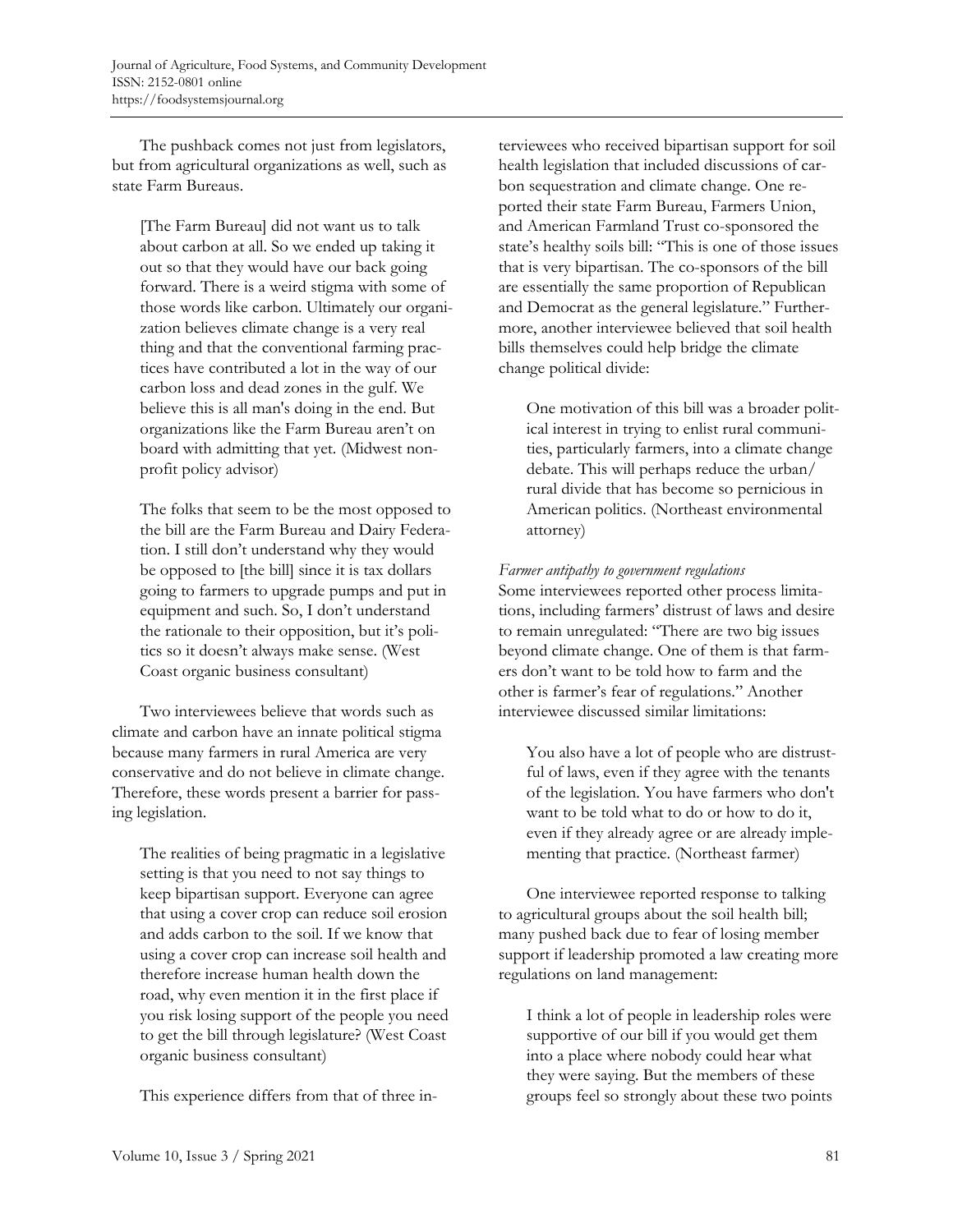that [leadership] doesn't want to lose their jobs. (Midwest volunteer citizen)

 Two interviewees noted that while most farmers have good intentions, telling farmers how to farm creates tension between farmers and policymakers. One interviewee suggested that this resistance to change could also stem from the financial incentives agribusinesses use to encourage farmers to continue current practices, as well as from farmers' desire to remain autonomous. In the experience of one interviewee, promoting certain land management practices in soil health bills can be interpreted by farmers as blaming current practices for environmental degradation, and therefore blaming the farmers:

No farmer goes out there thinking they are doing something bad or with the intention to poison the world. They think they are doing the right thing. So, if you set a value statement to a practice it inherently creates a reaction. (West Coast organic business consultant)

### *Improving farmers' bottom line*

In addition to citing limitations to soil health legislation adoption or implementation, interviewees shared factors that facilitated bill proposal or passage. A commonly cited facilitator to improving farmer buy-in was demonstrating a benefit to profits:

When we talk to farmers, we really emphasize that over time this could increase their bottom line, their profitability. Because they will produce crops with lower input costs because they won't use as high amounts of fertilizers. And you retain soil moisture and reduce erosion. In some cases, you even increase yields. Most importantly you are increasing your profit margin. Because the most important thing to this population is profit per acre. (Midwest volunteer citizen)

One interviewee believed that no agriculture program can be successful unless there is proven benefit to farmer profits: "if you can make an argument

for how [you will improve their bottom line] like reducing use of fertilizer, pesticides, fuel, and irrigated water, you get their attention." Another interviewee believed that such facilitation is based on the structure of the agricultural system: "Like it or not the agricultural market is based solely on bottom lines. So, you have to try and reach [farmers] from an economic basis as well as an environmental lens." For one interviewee, focusing on profit as well as on farmer experience and farm families helps improve farmer buy-in for adopting new practices:

1) I'm having fun again, 2) I'm making more money, and 3) My kids are staying home and not going to the city. If you can make those three statements true about a practice, farmers will do it in droves. (West Coast organic business consultant)

# *Evaluation plans*

Many interviewees reported that there were no formal evaluation plans to assess the effects of soil health legislation in their states. For some states still in the process of passing a bill, evaluation is set to come after the bill is ratified. Different challenges were brought up in deciding future evaluation processes. One interviewee stated that the lack of a standardized method to assess soil health that has been endorsed by the scientific community means that states will have to create their own standards for measuring change. Two interviewees discussed how a time frame could be a limiting factor, as reportedly it can take 3-5 years to start perceiving changes in soil health metrics based on changes in land management practices.

 The California interviewee reported the most robust evaluation of any of the interviewees. California's Healthy Soils Program has performed informal qualitative evaluations through focus groups and interviews with participating farmers and technical-assistance professionals who are helping farmers apply to the program. The Healthy Soils Program is also using a modeling program managed by USDA and Colorado State University, COMET-Farm,<sup>1</sup> to estimate carbon sequestration

<sup>1</sup> https://comet-farm.com/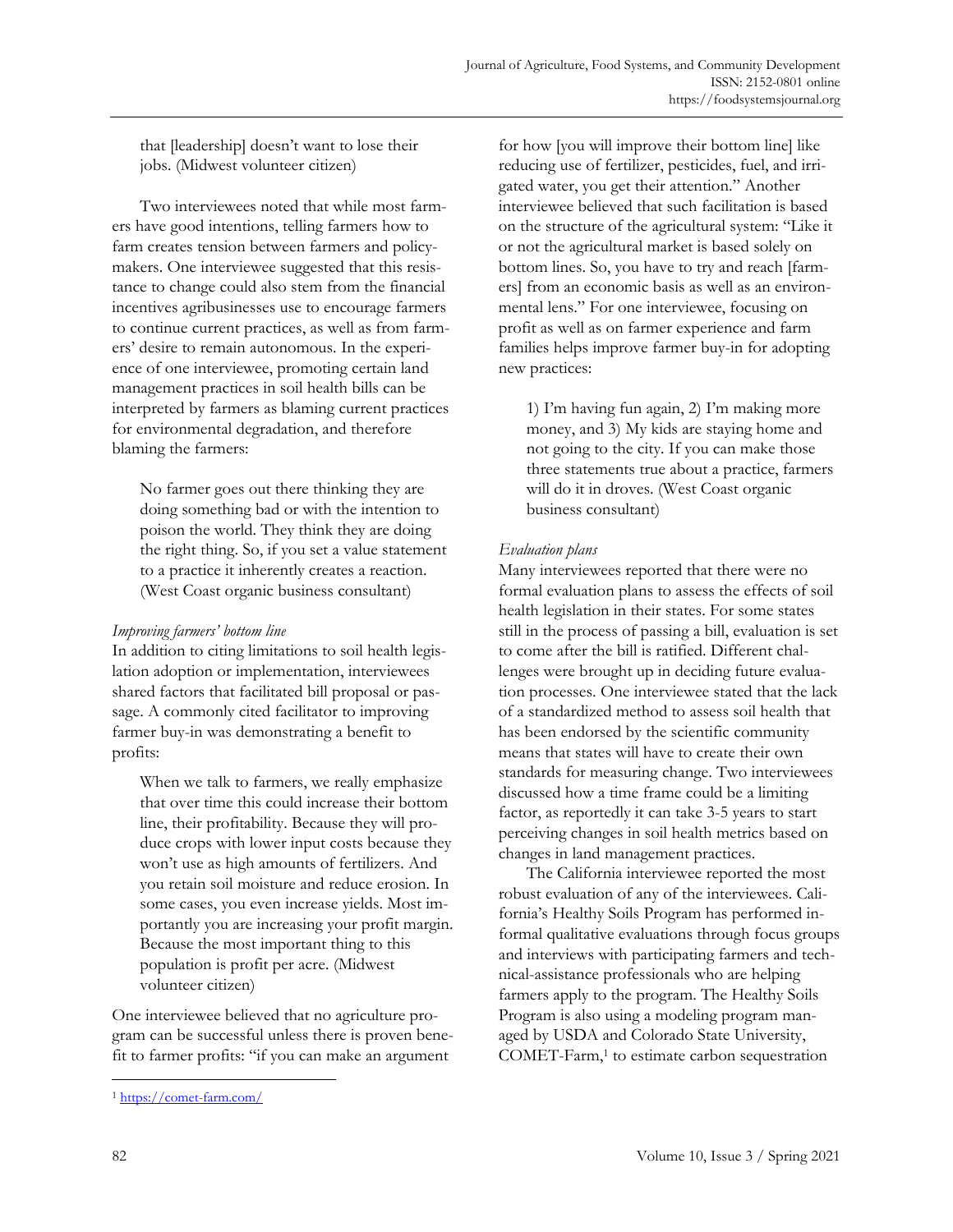on participating farms. These data have yet to be formally evaluated, according to the California interviewee.

### *Legislative Actors*

Actors—the individuals and group members responsible for policy making—make up the last factor of the HPT. Within the HPT model, actors are inside the triangle, illustrating that policy content, context, and process are influenced by the values of policy actors (Walt & Gilson, 1994). Two actor themes emerged from interviews: the common key partners in bill proposal and implementation, and the untapped potential in partnering with public health entities for soil health policy.

### *Common key partners*

Interviewees reported a large variety of significant partners instrumental in the proposal or passage of soil health legislation in their states. The most commonly cited partners were local Soil and Water Conservation Districts (SWCD), which are managed by the National Association of Conservation Districts, a national nonprofit association that supports land managers through grassroots advocacy and education (National Association of Conservation Districts, 2019). SWCDs were mentioned by seven of the nine interviewees as major partners in bill creation. In some cases, state SWCD employees provided interviewees with research to justify a bill or helped interviewees find other professionals to help write the bill or testify on its behalf. One interviewee described how SWCDs contributed to the creation of soil legislation in the state:

The [SWCD] branch director was a huge help because they are well steeped in the political game and we are beginners. So, she really took us under her wing. And their organization works with ranchers and farmers every year. That was really crucial. I don't think we could have done it without her and the help of those ranchers. (Southwest volunteer citizen)

 While SWCDs were frequently mentioned partners in bill creation, the NRCS was mentioned by several interviewees as a partner in program

implementation. Nebraska Bill LB243 creates a Soil Health Task Force, a member of which would be the state NRCS chair. The California interviewee claims the California Healthy Soils Program was created to be "supplemental to and unique from the NRCS conservation program." The Healthy Soils Program works with farmers who have already received grant funding through the program to continue to receive funding through NRCS. The New Mexico interviewee hopes that the proposed healthy soils program in the state could match grant funds provided by the NRCS to participating farmers.

 Other interviewees mentioned unique key partners such as state universities, local climate initiatives, and tribal communities. Regional key partners also emerged, with interviewees from Massachusetts and Vermont reporting collaboration with Northeast Organic Farming Association and the climate organization Soil4Climate. Overall, all interviewees mentioned more than one key partner, often from governmental and nonprofit sectors, but none indicated collaboration with public health organizations.

### *Partnering with public health organizations*

Many interviewees believe there is an opportunity to include public health organizations in conservation efforts, but multiple barriers to increasing collaboration were identified. Some interviewees perceived an education gap, with the connections between soil health and public health not well understood by either entity. An interviewee suggested that this knowledge gap can create tension and misunderstanding between the two fields, while another attributed low collaboration to limited scientific research:

I think it's an education thing. A lot of people who think about public health think about eliminating anything that is a threat to public health, but just because something exists doesn't mean it's 100% bad. So, some of the choices that are being made are based on black and white thinking. (Northeast volunteer citizen)

I think one reason is the limited research.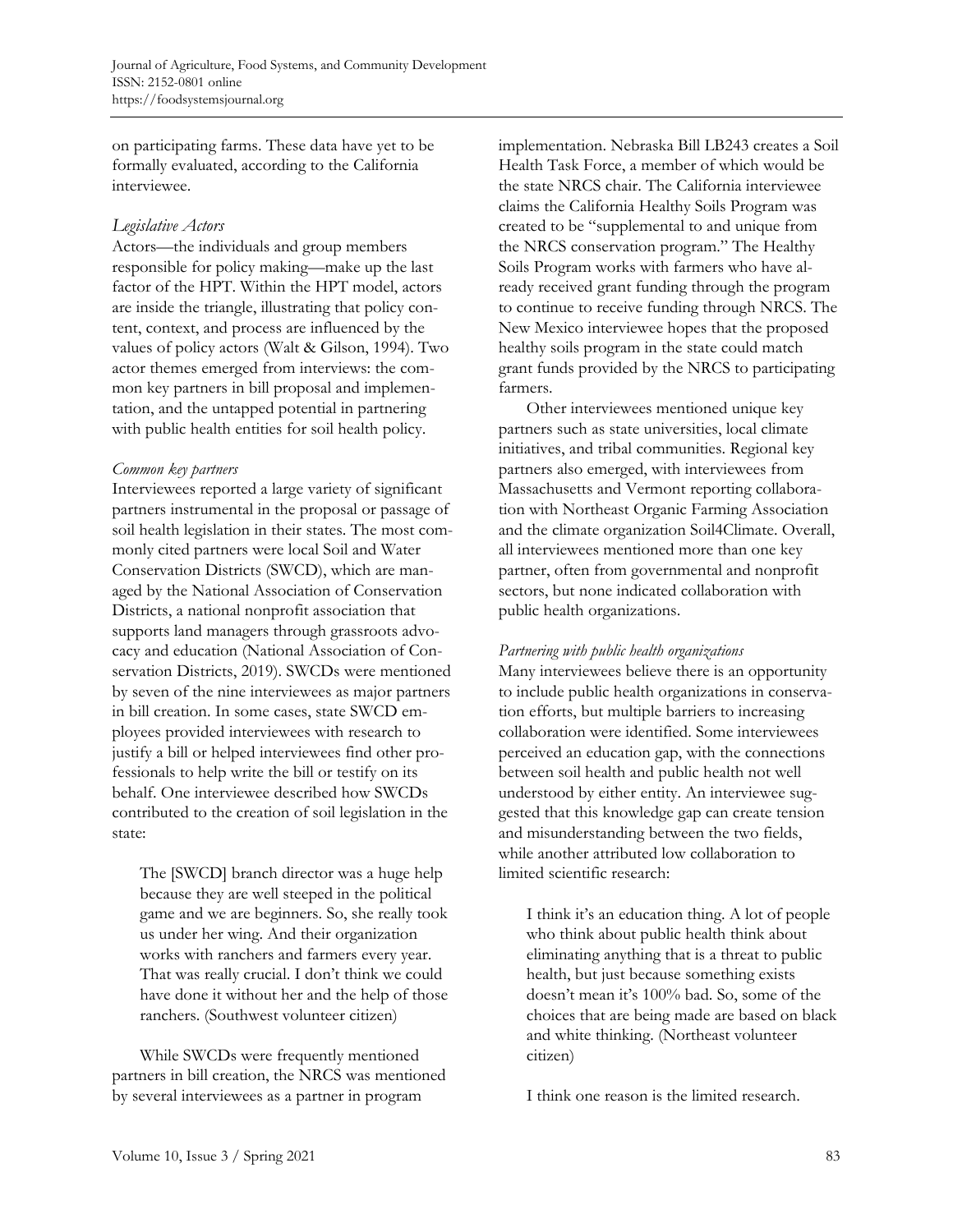Specifically, no definitive research has linked soil nutrients to plant nutrition. Everything should be done with a basis in science. (Northeast government agency employee)

 Other interviewees believe the disciplines of public health and natural resources conservation are siloed, so that there is too much distance for collaboration. An interviewee asserted that lack of precedence is a current barrier: "There don't seem to be a lot of institutions that are overlapping between the two areas. So just from an institutional capacity and social capital perspective that seems to be a barrier into getting more collaboration." Another interviewee believes that collaboration between disciplines will require a larger paradigm shift:

We are all so siloed. There is a huge disconnect between human health and the natural world. Health care is now what you can take as a pill, not what you are eating. Soil is a major support system for humans, and I think that is very overlooked. (Northeast farmer)

 An interviewee has started to observe positive changes, however, especially in the issue of air quality:

One of the things that we work with a lot is air pollution and public health professionals are already very involved on that front. There are obvious ties between breathing bad air and health. I think nutrient loss and soil health has not received as much attention yet, but as we continue to talk about it there will be more space to see how these practices affect communities around the country. (Midwest nonprofit policy advisor)

# **Discussion**

Through policy analysis and interviews, we assessed the content of U.S. state soil health legislation and the context, process, and actors involved in bill proposal and implementation. Proposals of state soil health legislation has grown from two states prior to 2016 to more than 20 proposals in the last four years. Of the legislation analyzed in

this project, nine bills were proposed in the 2019 legislative cycle. Bill content focused mainly on soil carbon sequestration and water quality, with minimal reference to public health. Interviews illuminated context themes: desire to normalize soil health practices, influence of climate change, appreciation for soil as a living ecosystem, and the need to better understand links between soil nutrient levels, soil health, and public health. Themes that emerged about the legislative process included climate change as both limiting and facilitating passage, farmers' dislike of regulations as a barrier to policy support, and the benefit of focusing on farmer profit margins to increase policy support. The most cited legislative actors were Soil and Water Conservation Districts and the NRCS, but interviewees recognized opportunities for collaboration with public health organizations in the future. To our knowledge, no prior studies have aggregated data on soil health legislation content, process, context, and actors. Nor has prior research assessed the extent to which public health is addressed in soil health legislation. Therefore, these findings provide a novel perspective.

 As our study illustrates, despite well-established evidence connecting soil health to public health, more intentional inclusion of public health in recent legislation has remained minimal. This could be attributed to the lack of definitive research linking soil health and crop nutrient density, which would make a clear connection to the quality of food (Marles, 2017). A structural limitation also exists wherein policies for agriculture and policies for public health are handled in separate congressional committees, reducing ability for a multidisciplinary approach. Additionally, federal legislation often provides impetus for state legislation, and currently there are no federal policy examples linking agricultural soil management and public health.

 As recognized by interviewees, opportunities for multidisciplinary collaborations are needed to better link public health with the agricultural and food system. Examples of multidisciplinary approaches do exist. For example, the One Health approach has gained traction over the last decade as a "collaborative, multisectoral, and transdisciplinary approach—working at local, regional,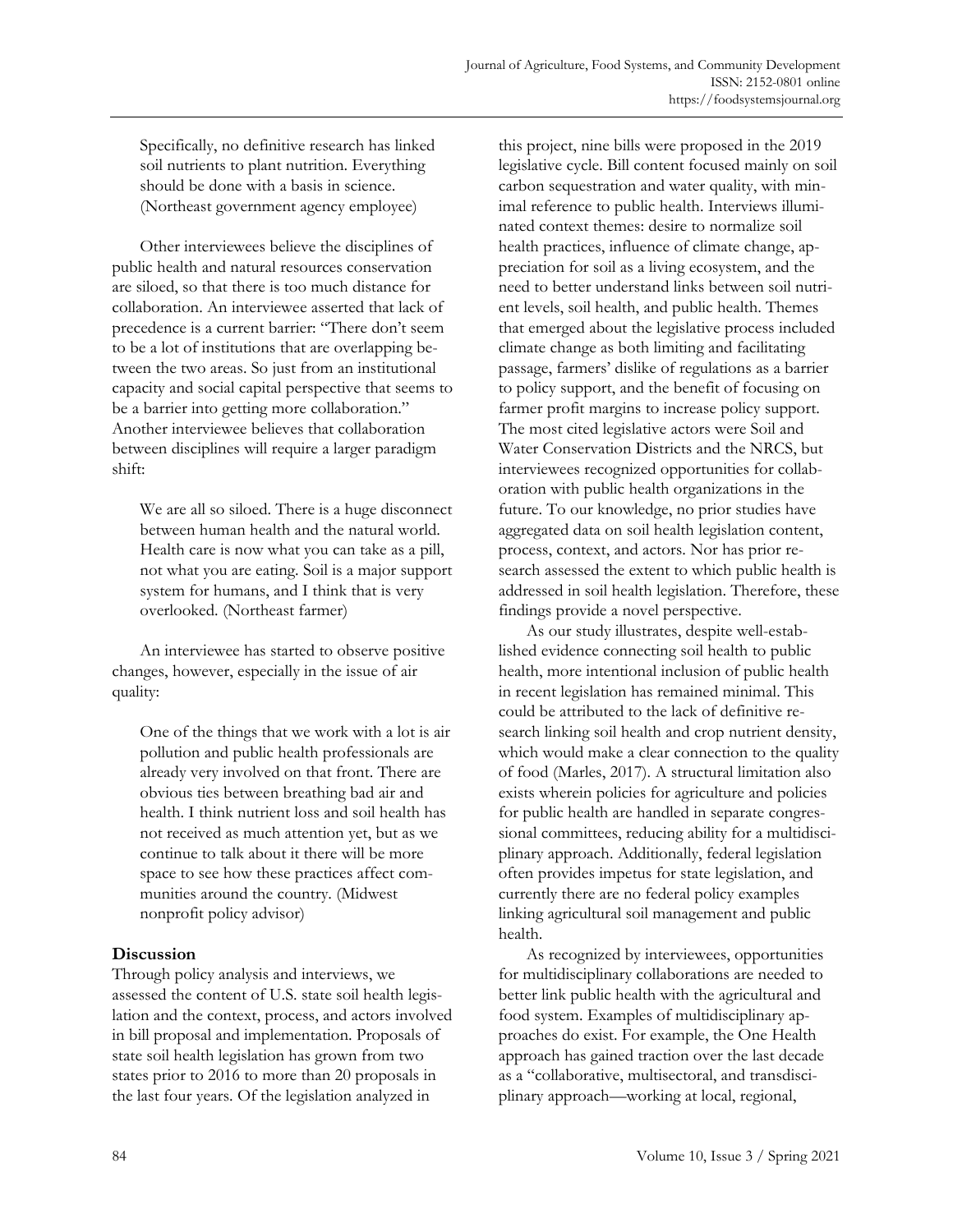national, and global levels—with the goal of achieving optimal health outcomes recognizing the interconnection between people, animals, plants, and their shared environment" (Centers for Disease Control and Prevention, 2018, para. 1). Federally funded, in part through the Center for Disease Control, these initiatives involve a collaboration between farmers, researchers, and public health officials to address the spread of contagious diseases from animals to humans (CDC, 2018). Currently, this approach is being applied to zoonotic diseases and food safety in relation to the poultry and livestock industries, but it was not designed for this exclusively. Current One Health efforts understate upstream environmental solutions to public health threats, such as healthy soil's role in mitigating disease spread, supporting safe drinking water, and protecting the human food supply (Barrett & Bouley, 2015). For example, the One Health approach could be applied to sustainable grazing initiatives, as a way to improve soil carbon sequestration to mitigate climate change and to reduce pathogen contamination through runoff to drinking water or recreational water sources. Expanding the focus of One Health to include soil health may be one way for policymakers to surpass current barriers limiting multidisciplinary approaches. Another multidisciplinary approach may be for actors from livestock, water, and public health sectors to collaborate on interdependent issues for mutual benefit, such as addressing nitrate, phosphorus, and heavy metal groundwater contamination from livestock production.

 In addition, opportunities also exist to expand the current climate change focus in soil health legislation to include public health, and thus broaden support for soil health. For example, interviewees cited the benefit of emphasizing profit margins as a way to increase farmer support; it is possible farmer buy-in could also be achieved by bridging the gap between climate change and dietary patterns or by illustrating the productivity—and thus profitability—gains due to improved soil health. To elaborate, there has been a growing emphasis on dietary solutions to greenhouse gas emissions, such as using policy incentives to promote plant-based diets and reduce meat consumption (EAT-Lancet

Commission, 2019; Smith et al., 2019). These dietary patterns have been linked to both reduced fossil fuel output and reduced risk of chronic diseases such as cardiovascular disease and diabetes (Boeing et al., 2012; Smith et al., 2019). While this shift in eating patterns yields both environmental and public health benefits, it would lead to an even greater importance for soil health, to protect the viability of croplands. As healthy soils have the known capacity to sequester atmospheric carbon, the question should not be what to eat to reduce greenhouse gases, but what to eat to support soil health. Promoting this connection between climate change, soil health, and public health may benefit state soil health legislation aiming to promote sustainable land management practices. Recent findings that agricultural practices that build soil health prove more profitable without sacrificing productivity are starting to incentivize adopting such methods (LeCanne & Lundgren, 2018; Montgomery, 2017). If consumers begin to purchase more food from producers using sustainable soil management practices, this will further increase farmers' bottom lines and encourage other producers to adopt similar practices.

 Moreover, acting on opportunities to include public health in soil health legislation is becoming increasingly important as the momentum of state legislation proposal continues to strengthen. During this project, three of the analyzed bills were ratified into law, including NE LB243, IL HB2737, and NM HB204. The VT bill was incorporated into a larger act "relating to miscellaneous agricultural subjects" and was passed in the 2019 session. VT passed a second bill regarding soil health, VT S.160, which was proposed after the inclusion window of this research (VT S.160). According to the Healthy Soils Google Group, soil health legislation has now been submitted in Florida, Iowa, New Hampshire, Washington, and Massachusetts; legislative efforts in 2020 expanded to more states, including Missouri, Ohio, Pennsylvania, and Wisconsin (Soil Health Google Group, private communication, 2020).

#### **Recommendations**

While proposal and passage of soil health legislation in state legislatures has increased in recent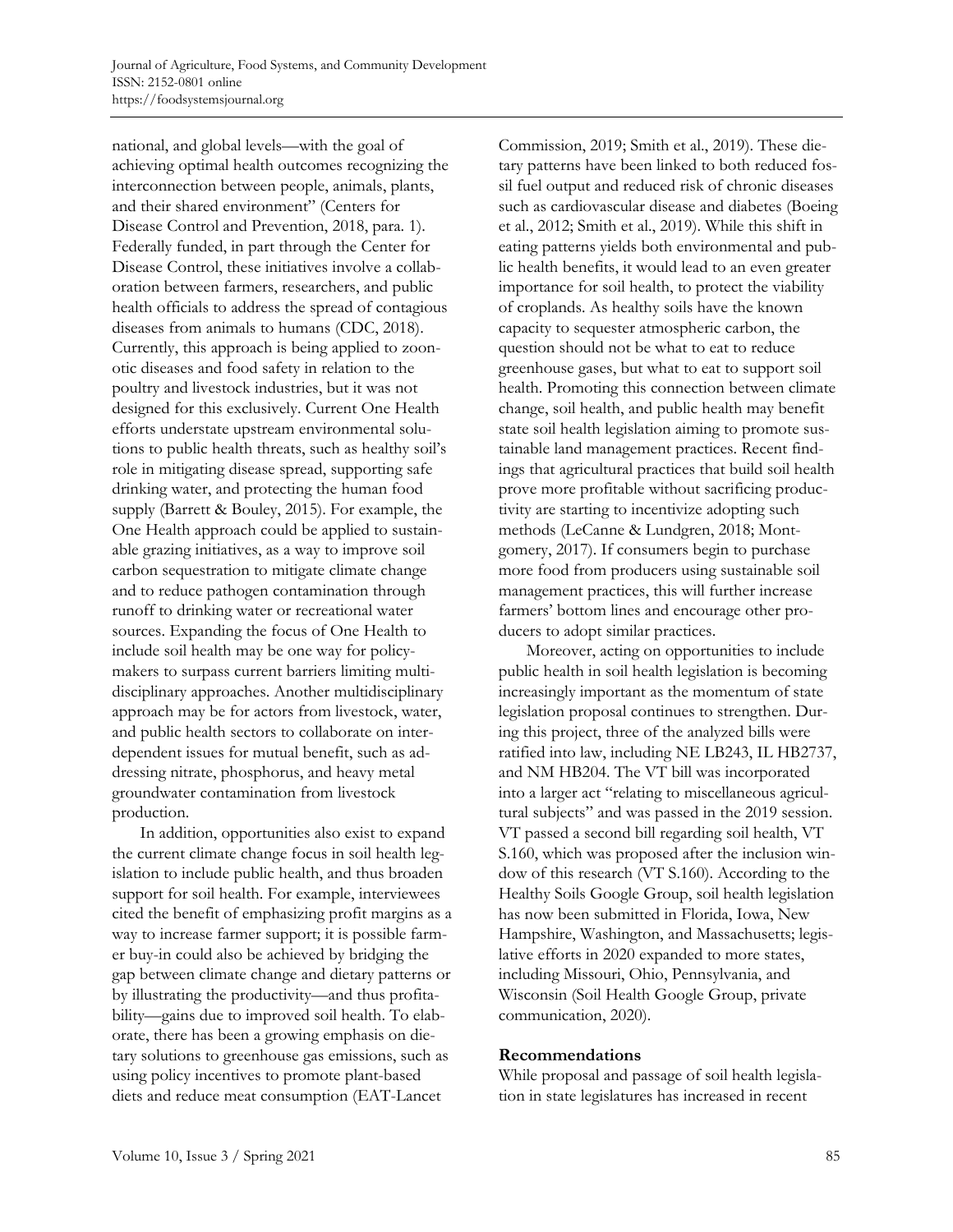years, inclusion of soil health and public health linkages remains minimal. Therefore, soil health policymakers have an opportunity to broaden the scope of new policies by adding or expanding educational interventions to improve producer and consumer knowledge of the connections between soil and public health. Many of our interviewees suggested legislation aimed at creating soil health task forces should consider including public health experts. Public health metrics, such as reducing concentrations of agricultural pesticides and heavy metals in water supplies, could be added to soil health assessments. Soil health legislation providing research grants could allocate funds specifically to investigate soil and public health connections.

 State legislative policies do not occur in isolation. If current state-based efforts can be used to amplify attention to soil and public health connections, this may provide impetus for similar inclusion in federal policies. As population growth and climate change increase stress on agricultural soils, broadening the scope of soil health legislation to include public health could be a means of mitigating future threats to both public health and soil ecosystem services.

### **References**

Agricultural lands: greenhouse gases: Healthy Soil Program, SB-1350. (2016). *Agricultural lands: greenhouse gases: Healthy Soil Program SB-1350*. Sacramento, CA: California Legislative Information.

https://leginfo.legislature.ca.gov/faces/billNavClient.xhtml?bill\_id=201520160SB1350

- Agriculture Improvement Act of 2018, Pub. L. 115-134. (2018). *Agriculture Improvement Act of 2018, Pub. L. 115-134, 7 U.S.C. 9001, 115th Congress*. Washington, DC: Government Printing Office. https://www.govinfo.gov/link/plaw/115/public/334?link-type=pdf
- Amundson, R., Berhe, A. A., Hopmans, J. W., Olson, C., Sztein, A. E., & Sparks, D. L. (2015). Soil and human security in the 21st century. *Science*, *348*(6235), 1261071. https://doi.org/10.1126/science.1261071
- An Act Concerning Local Government, P. Law 101-0484. (2020). *An Act Concerning Local Government, P. Law 101-0484.* Springfield: Illinois General Assembly. https://www.ilga.gov/legislation/publicacts/fulltext.asp?Name=101-0484
- An Act Relating to Regenerative Farming, H.903. (2018). *An Act Relating to Regenerative Farming, H.903*. *Bill/Resolution Text. Official*. Montpelier, VT: Vermont General Assembly. https://legislature.vermont.gov/bill/status/2018/H.903
- Antunes, P. M., Franken, P., Schwarz, D., Rillig, M. C., Cosme, M., Scott, M., & Hart, M. M. (2012). Linking soil biodiversity and human health: Do arbuscular mycorrhizal fungi contribute to food nutrition? In D. H. Wall et al. (Eds.), *Soil Ecology and Ecosystem Services* (pp. 153-172). Oxford, UK & New York: Oxford University Press. https://doi.org/10.1093/acprof:oso/9780199575923.001.0001
- Barrett, M. A., & Bouley, T. A. (2015). Need for enhanced environmental representation in the implementation of One Health. *EcoHealth*, *12*(2), 212–219. https://doi.org/10.1007/s10393-014-0964-5
- Basche, A. (2017). *Turning soils into sponges: How farmers can fight floods and droughts* [Research Report]. Cambridge, MA: Union of Concerned Scientists. https://www.jstor.org/stable/resrep17252
- Bennett, L. T., Mele, P. M., Annett, S., & Kasel, S. (2010). Examining links between soil management, soil health, and public benefits in agricultural landscapes: An Australian perspective. *Agriculture, Ecosystems & Environment*, *139*(1–2), 1–12. https://doi.org/10.1016/j.agee.2010.06.017
- Boeing, H., Bechthold, A., Bub, A., Ellinger, S., Haller, D., Kroke, A., … Watzl, B. (2012). Critical review: Vegetables and fruit in the prevention of chronic diseases. *European Journal of Nutrition*, *51*(6), 637–663. https://doi.org/10.1007/s00394-012-0380-y
- Brevik, E. C., & Burgess, L. C. (2014). The influence of soils on human health. *Nature Education Knowledge*, *5*(12), 1. https://www.nature.com/scitable/knowledge/library/the-influence-of-soils-on-human-health-127878980/
- Carbon Farming Act, A3281. (2017). *Relates to establishing a carbon farming tax credit for farmers, Assembly Bill A3281.* Albany, NY: New York State Senate. https://www.nysenate.gov/legislation/bills/2017/A3281

Centers for Disease Control and Prevention. (2018). *One Health fact sheet*. Atlanta, GA: CDC. https://www.cdc.gov/onehealth/basics/index.html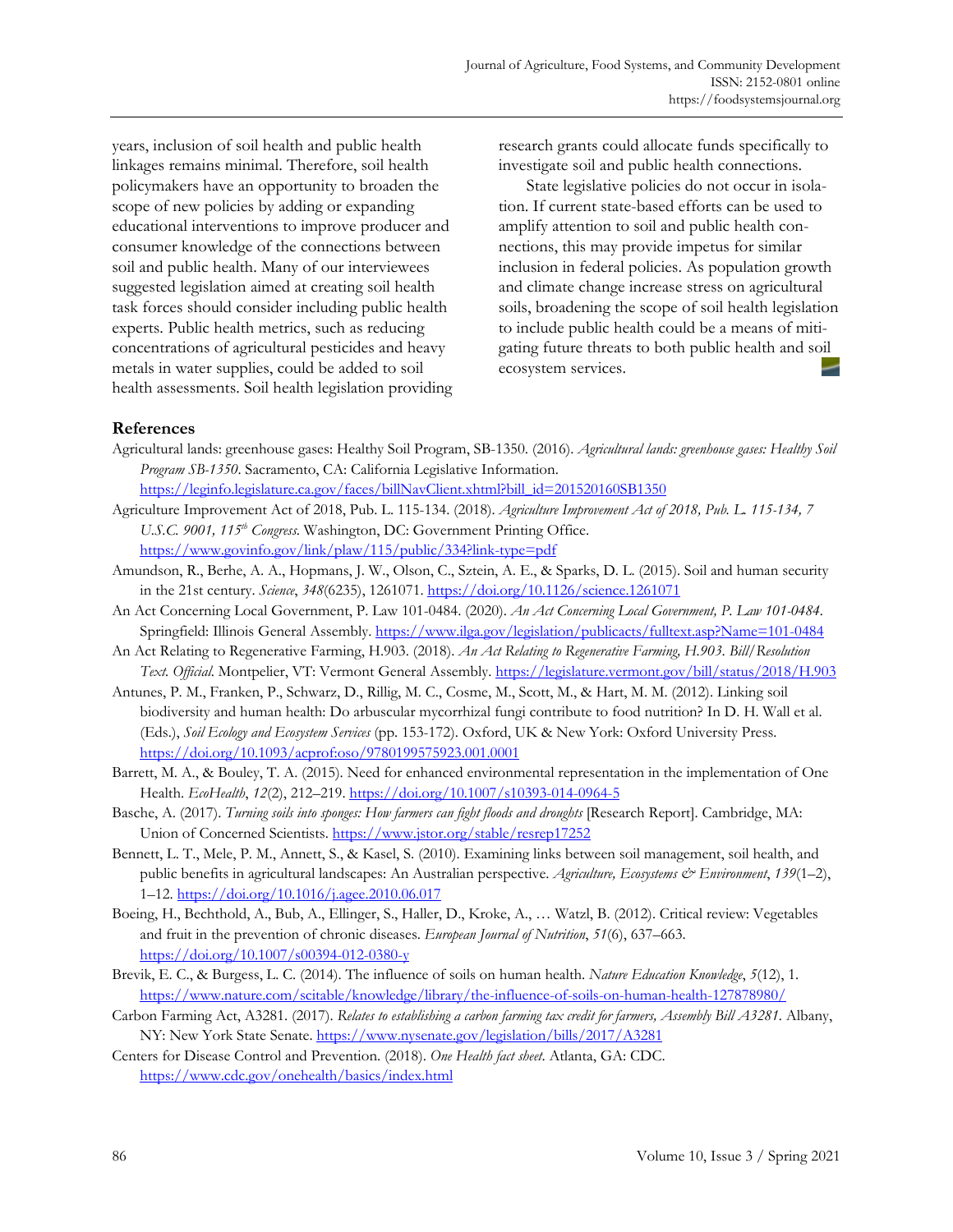- Cumming, G. S., Buerkert, A., Hoffmann, E. M., Schlecht, E., Von Cramon-Taubadel, S., & Tscharntke, T. (2014). Implications of agricultural transitions and urbanization for ecosystem services. *Nature*, *515*(7525), 50–57. https://doi.org/10.1038/nature13945
- Doran, J. W. , Sarrantonio, M., & Liebig, M. A. (1996). Soil health and sustainability. In D. L. Sparks (Ed.), *Advances in agronomy, Vol. 56* (pp. 1–54). Elsevier. [http://dx.doi.org/10.1016/S0065-2113\(08\)60178-9](http://dx.doi.org/10.1016/S0065-2113(08)60178-9)
- Doran, J. W., & Zeiss, M. R. (2000). Soil health and sustainability: Managing the biotic component of soil quality. *Applied Soil Ecology*, *15*(1), 3–11. [https://doi.org/10.1016/S0929-1393\(00\)00067-6](https://doi.org/10.1016/S0929-1393(00)00067-6)
- Dumanski, J. (2015). Evolving concepts and opportunities in soil conservation. *International Soil and Water Conservation Research*, *3*(1), 1–14. https://doi.org/10.1016/j.iswcr.2015.04.002
- EAT-Lancet Commission. (2019). *Summary report of the EAT-Lancet Commission: Healthy diets from sustainable food systems*. Stockholm, Sweden: Stockholm Resilience Centre, EAT-Lancet Commission. http://eatforum.org/content/uploads/2019/07/EAT-Lancet\_Commission\_Summary\_Report.pdf
- Environmental Quality Incentives Program (EQIP). (2016, May 12). Rules and regulations: Environmental Quality Incentives Program (EQIP). *Federal Register*, *81*(92), 29471–29483. https://www.govinfo.gov/content/pkg/FR-2016-05-12/pdf/2016-10161.pdf
- Fereday, J., & Muir-Cochrane, E. (2006). Demonstrating rigor using thematic analysis : A hybrid approach of inductive and deductive coding and theme development. *International Journal of Qualitative Methods*, *5*(1), 80–92. https://doi.org/10.1177/160940690600500107
- Harrigan, K., & Charney, A. (2018). *Impact of 2018 Farm Bill provisions on soil health*. Morrisville, NC: National Soil Institute, Washington, DC: National Sustainable Agriculture Coalition. https://sustainableagriculture.net/wp[content/uploads/2019/09/FINAL-DIGITAL-Impact-of-2018-Farm-Bill-Provisions-on-Soil-Health.pdf](https://sustainableagriculture.net/wp-content/uploads/2019/09/FINAL-DIGITAL-Impact-of-2018-Farm-Bill-Provisions-on-Soil-Health.pdf)
- Keesstra, S. D., Geissen, V., Mosse, K., Piiranen, S., Scudiero, E., Leistra, M., & van Schaik, L. (2012). Soil as a filter for groundwater quality. *Current Opinion in Environmental Sustainability*, *4*(5), 507–516. https://doi.org/10.1016/j.cosust.2012.10.007
- Lal, R. (2004). Soil carbon sequestration impacts on global climate change and food security. *Science*, *304*(5677), 1623– 1627. https://doi.org/10.1126/science.1097396
- Larkin, R. P. (2015). Soil health paradigms and implications for disease management. *Annual Review of Phytopathology*, *53*, 199–221. https://doi.org/10.1146/annurev-phyto-080614-120357
- LeCanne, C. E., & J. G. Lundgren. (2018). Regenerative agriculture: Merging farming and natural resource conservation profitably. *PeerJ: Life & Environment,* 6:e4428. https://doi.org/10.7717/peerj.4428
- Mallakpour, I., & Villarini, G. (2015). The changing nature of flooding across the central United States. *Nature Climate Change*, *5*(3), 250–254. https://doi.org/10.1038/NCLIMATE2516
- Marles, R. J. (2017). Mineral nutrient composition of vegetables, fruits and grains: The context of reports of apparent historical declines. *Journal of Food Composition and Analysis*, *56*, 93–103. https://doi.org/10.1016/j.jfca.2016.11.012
- Matson, P. A., Parton, W. J., Power, A. G., & Swift, M. (1997). Agricultural intensification and ecosystem properties. *Science*, *277*(5325), 504–509. https://doi.org/10.1126/science.277.5325.504
- McHugh, M. L. (2012). Interrater reliability: The kappa statistic. *Biochemia Medica*, *22*(3), 276–282. https://pubmed.ncbi.nlm.nih.gov/23092060/
- Moebius-Clune, B. N., Moebius-Clune, D. J., Gugino, B. K., Idowu, O. J., Schindelbreck, R. R., Ristow, A. J., … Abawi, G. S.. (2016). *Comprehensive assessment of soil health*–*The Cornell framework*. Ithaca, NY: Cornell University, School of Integrative Plant Science. http://www.css.cornell.edu/extension/soil-health/1concepts.pdf
- Montgomery, D. R. (2017). *Growing a revolution: Bringing our soil back to life*. New York: W. W. Norton.

National Association of Conservation Districts. (2019). *About NACD*. Washington, DC: NACD. https://www.nacdnet.org/about-nacd/

National Soil Survey Center. (2015). *Soil health literature summary. Effects of conservation practices on soil properties in areas of cropland*. Lincoln, NE: U.S. Department of Agriculture, Natural Resources Conservation Service, National Soil Survey Center.

https://www.nrcs.usda.gov/wps/PA\_NRCSConsumption/download?cid=stelprdb1257757&ext=pdf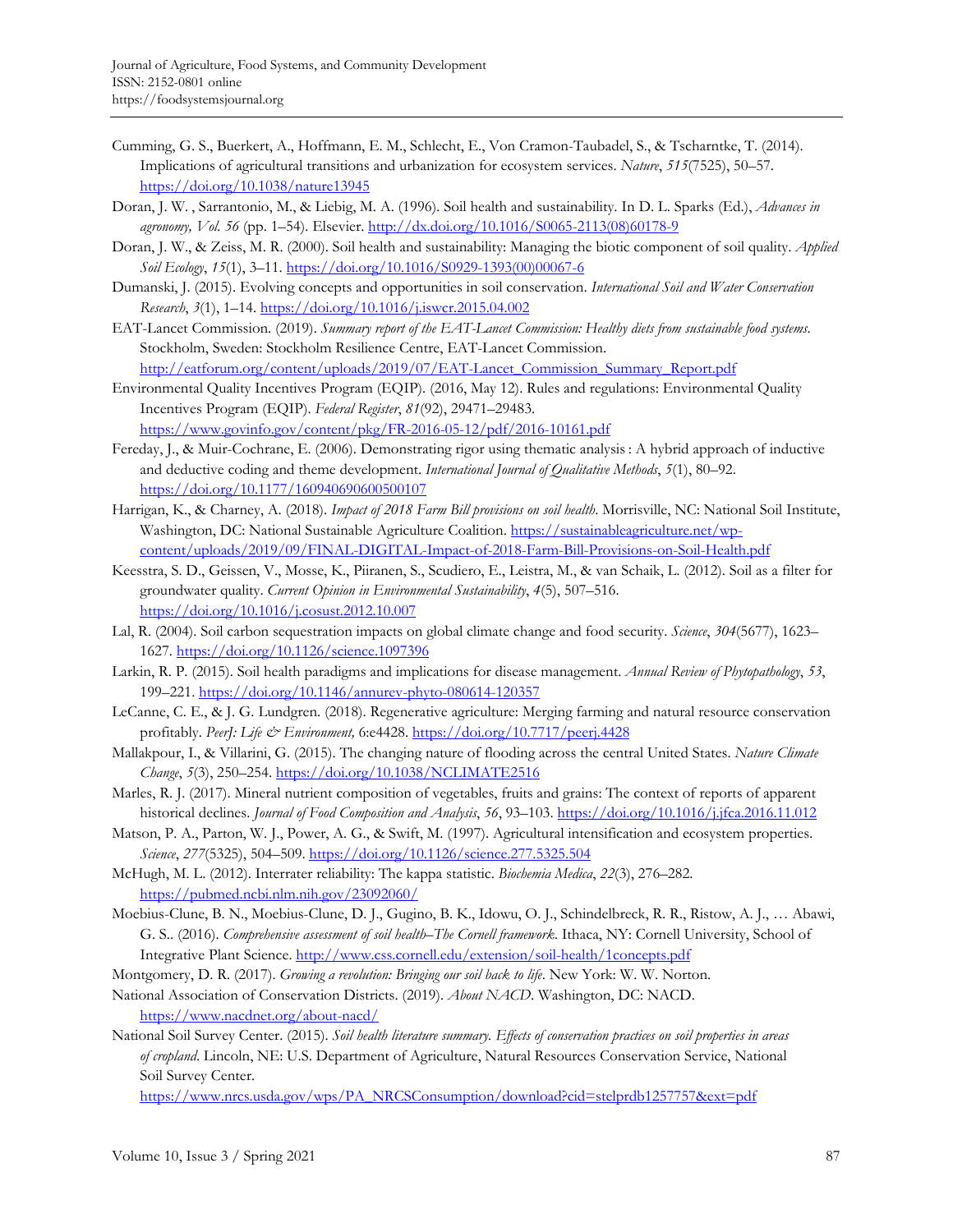- Natural Resources Conservation Service. (2018). *Soil health*. Washington, DC: U.S. Department of Agriculture, NRCS. https://www.nrcs.usda.gov/wps/portal/nrcs/main/soils/health/
- Natural Resources Conservation Service. (2020a). *Conservation Stewardship Program*. Washington, DC: U.S. Department of Agriculture, NRCS. https://www.nrcs.usda.gov/csp
- Natural Resources Conservation Service. (2020b). *Honoring 85 years of NRCS A brief history*.Washington, DC: U.S. Department of Agriculture, NRCS.

http://www.nrcs.usda.gov/wps/portal/nrcs/detail/national/about/history/?cid=nrcs143\_021392

- Palinkas, L. A., Horwitz, S. M., Green, C. A., Wisdom, J. P., Duan, N., & Hoagwood, K. (2015). Purposeful sampling for qualitative data collection and analysis in mixed method implementation research. *Administration and Policy in Mental Health and Mental Health Services Research*, *42*(5), 533–544. https://doi.org/10.1007/s10488-013-0528-y
- Peters, M. P., Iverson, L. R., & Matthews, S. N. (2014). *Spatio-temporal drought trends by forest type in the conterminous United States, 1960-2013*. Boise, ID: U.S. Department of Agriculture, U.S. Forest Service. https://doi.org/10.2737/NRS-RMAP-7
- Ramírez-Puebla, S. T., Servín-Garcidueñas, L. E., Jiménez-Marín, B., Bolaños, L. M., Rosenblueth, M., Martínez, J., … Martínez-Romero, E. (2013). Gut and root microbiota commonalities. *Applied and Environmental Microbiology*, *79*(1), 2–9. https://doi.org/10.1128/AEM.02553-12
- Schmidt, M. W. I., Torn, M. S., Abiven, S., Dittmar, T., Guggenberger, G., Janssens, I. A., … Trumbore, S. E. (2011). Persistence of soil organic matter as an ecosystem property. *Nature*, *478*(7367), 49–56. https://doi.org/10.1038/nature10386
- Smith, P., Nkem, J., Calvin, K., Campbell, D., Cherubini, F., Grassi, G., … Taboada, M. A. (2019). Interlinkages between desertification, land degradation, food security, and greehouse gas fluxes: Synergies, trade-offs, and integrated response options. In *Climate change and land: An IPCC special report on climate change, desertification, land degradation, sustainable land management, food security, and greenhouse gas fluxes in terrestrial ecosystems* (Ch. 6). Geneva, Switzerland: Intergovernmental Panel on Climate Change. https://www.ipcc.ch/srccl/
- Soil Health Institute. (2020). *Soil health policy resources catalog.* Morrisville, NC: Soil Health Institute. https://soilhealthinstitute.org/resources/catalog/
- Tan, Z. X., Lal, R., & Wiebe, K. D. (2005). Global soil nutrient depletion and yield reduction. *Journal of Sustainable Agriculture*, *26*(1), 123–146. https://doi.org/10.1300/J064v26n01\_10
- Tilman, D., Balzer, C., Hill, J., & Befort, B. L. (2011). Global food demand and the sustainable intensification of agriculture. *Proceedings of the National Academy of Sciences of the United States of America*, *108*(50), 20260–20264. https://doi.org/10.1073/pnas.1116437108
- Wall, D. H., Nielsen, U. N., & Six, J. (2015). Soil biodiversity and human health. *Nature*, *528*(7580), 69–76. https://doi.org/10.1038/nature15744
- Walt, G., & Gilson, L. (1994). Reforming the health sector in developing countries : The central role of policy analysis. *Health Policy and Planning*, *9*(4), 353–370. https://doi.org/10.1093/heapol/9.4.353
- Ward, M. H. (2009). Too much of a good thing? Nitrate from nitrogen fertilizers and cancer. *Reviews on Environmental Health*, *24*(4), 357–363. https://doi.org/10.1515/reveh.2009.24.4.357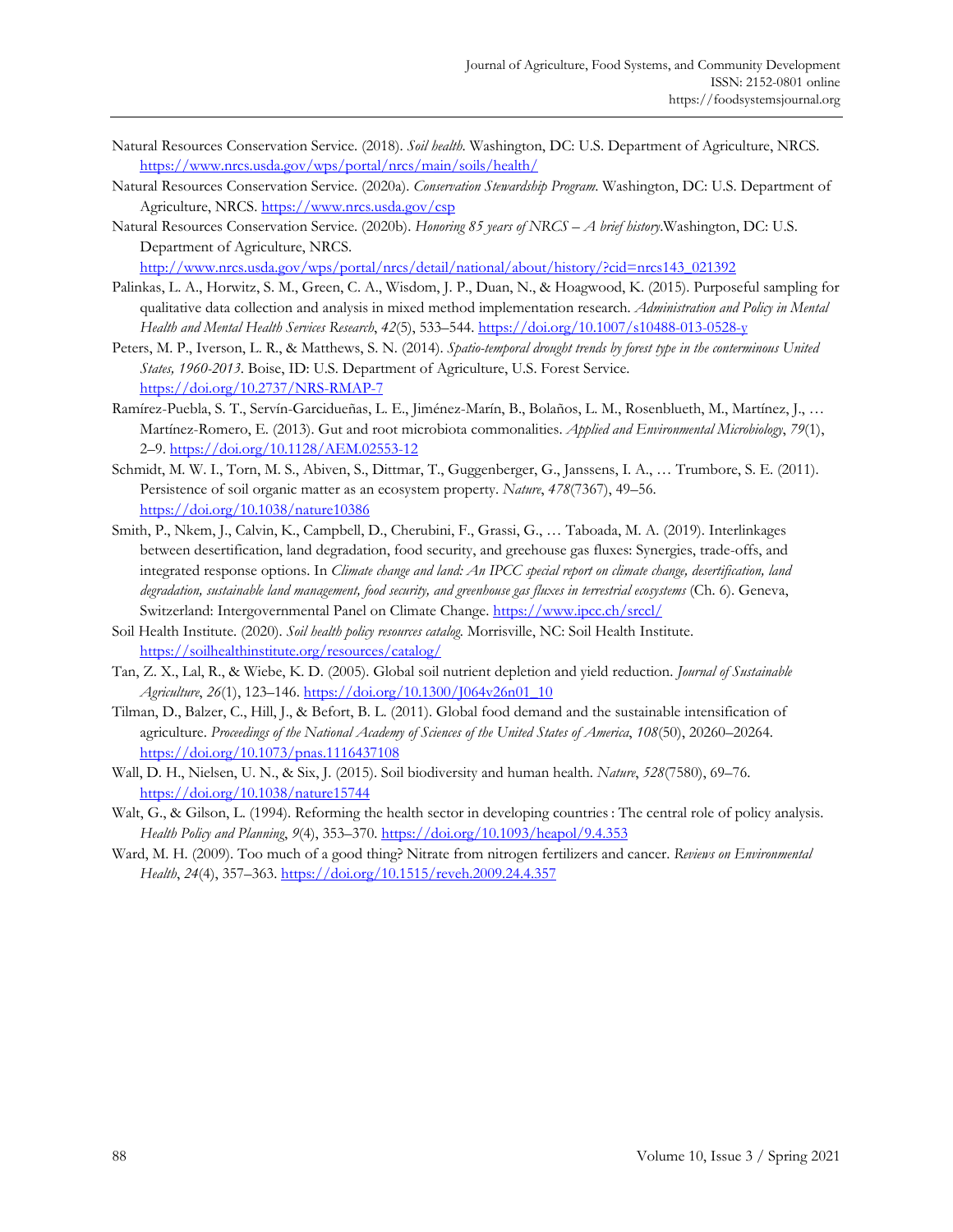# **Appendix: Interview Script**

#### Context Questions

- 1. To begin, can you please state your name, position, and agency?
- 2. Can you please describe soil health in your own words? *Probe for:* 
	- Factors that make up soil health.
	- Difference between soil health and soil quality.
- 3. Why do you think is it important to define or characterize soil health? *Probe for:* 
	- In your position, how is this definition used in practice?
	- Why did your program/state choose these variables to categorize soil health?
		- o What led you to choose this definition of soil health?
- 4. In what ways have you been, or are you, involved with soil health legislation or policies?
- 5. Why is it important to you to have a policy around soil health? *Probe for:* 
	- Beliefs and values relating to including soil health in conservation.
- 6. Do you believe there is a link between human health and soil health? Please explain. *Probe for:* 
	- Associations between human health and water, air, plants, animals, etc.
- 7. Do you think human health should be considered in soil health laws? Why or why not?
- 8. Why do you think human health is not included in current legislation? *Probe for:* 
	- What are some current barriers?

#### Process Questions

- 9. What are the strategies or programs your organization/state are involved in that promote healthy soils? *Probe for:* 
	- What is the vision/goals of this legislation?
	- Actions/interventions associated with program/policy?
	- Target audience? Farmers, researchers, other policy makers, general public?